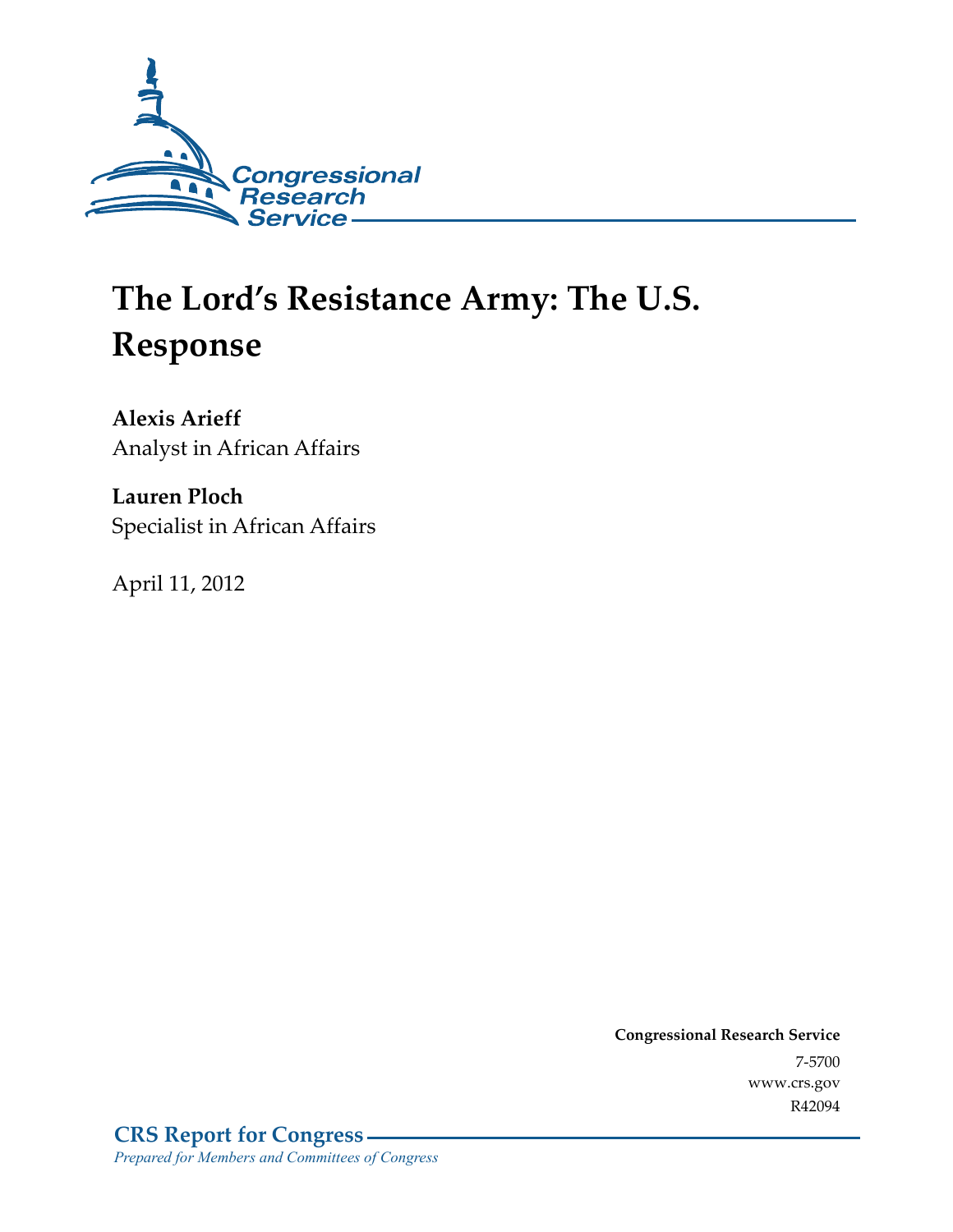## **Summary**

The Lord's Resistance Army (LRA), led by Joseph Kony, is a small, dispersed armed group in central Africa that originated 24 years ago in Uganda. Its infliction of widespread human suffering and its potential threat to regional stability have drawn significant congressional attention. Campaigns by U.S.-based advocacy groups, using social media and other methods, have also spurred policymakers' interest. Despite its Ugandan origins, the LRA currently operates in remote regions of the Democratic Republic of Congo, the Central African Republic, and South Sudan. When the LRA was based in northern Uganda, the United States provided humanitarian relief and other aid for the war-torn region. As the LRA has moved across central Africa, the United States has taken on a more expansive role in countering its impact. Since 2008, the United States has supported regional operations led by the Ugandan military to capture or kill LRA commanders. The United States has also extended humanitarian aid, pursued regional diplomacy, and pushed for "early-warning" systems and multilateral programs to demobilize and reintegrate ex-LRA combatants. Growing U.S. involvement may also be viewed in the context of Uganda's role as a key regional security partner. The LRA is on the State Department's "Terrorist Exclusion List," and Kony is a "Specially Designated Global Terrorist."

In May 2010, Congress enacted the Lord's Resistance Army Disarmament and Northern Uganda Recovery Act (P.L. 111-172), which required the Obama Administration to submit to Congress a "strategy" to "guide future United States support ... for viable multilateral efforts to mitigate and eliminate the threat to civilians and regional stability" posed by the LRA. The Administration's policy response, submitted in November 2010, emphasizes the protection of civilians, the "removal" of top LRA commanders, the promotion of LRA desertions, and the provision of humanitarian relief. On October 14, 2011, the President reported to Congress, "consistent with the War Powers Resolution," that he had authorized the deployment of approximately 100 U.S. military personnel to serve as advisors to "regional forces that are working toward the removal of Joseph Kony from the battlefield." The Administration has portrayed this decision as consistent with congressional intent as expressed in P.L. 111-172 and subsequent consultations.

The U.S. approach to the LRA raises a number of policy issues, some of which could have implications far beyond central Africa. A key question, for some, is whether the response is commensurate with the level of threat the LRA poses to U.S. interests, and whether the deployment of U.S. military personnel could lead to unintended consequences. More broadly, decisions on this issue could potentially be viewed as a precedent for U.S. responses to similar situations in the future. Other issues for Congress include the timing and rationale for U.S. action; the role and likely duration of U.S. deployments in the region; the benchmarks for success and/or withdrawal of U.S. forces; funding levels for counter-LRA activities and for potential future humanitarian aid and related commitments; and the relative priority of counter-LRA activities compared to other foreign policy and budgetary goals. Other possible policy challenges include regional militaries' capacity and will to conduct U.S.-supported operations, and these militaries' relative level of respect for human rights. Congressional oversight may also focus on the appropriateness of the Administration's LRA policy approach, as outlined in November 2010; the status of its implementation; interagency coordination; and the role of other donors. Related draft legislation includes H.R. 4077, H.R. 895, H.Res. 465, H.Res. 583, S.Res. 402, and S.Res. 412. Provisions relevant to U.S. counter-LRA efforts are also included in P.L. 112-74 (Consolidated Appropriations Act, 2012) and P.L. 112-81 (National Defense Authorization Act of 2012).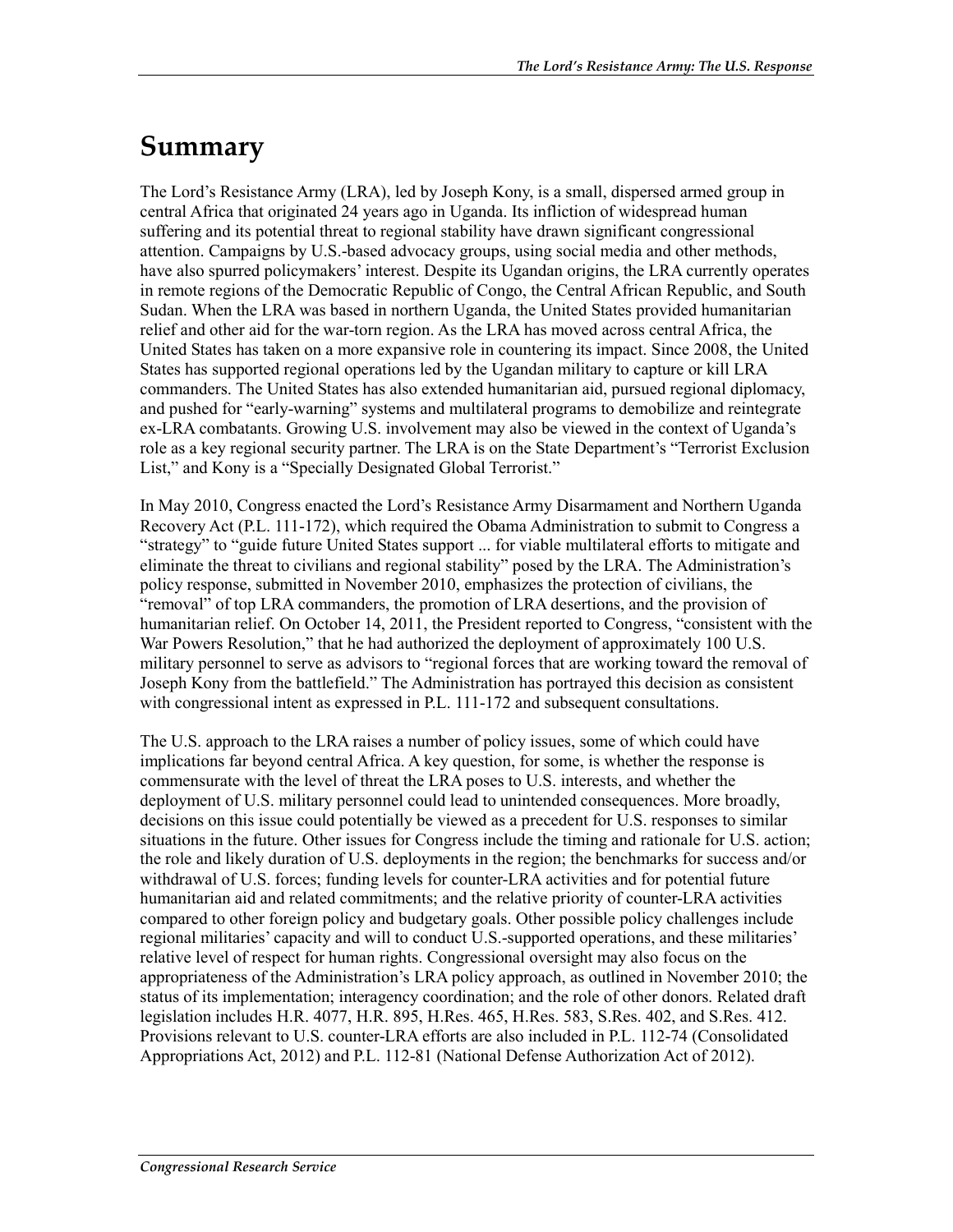## Contents

| Logistical Support for the Ugandan Military and Other Regional Forces  11 |  |
|---------------------------------------------------------------------------|--|
| Humanitarian Relief.                                                      |  |
|                                                                           |  |
|                                                                           |  |
|                                                                           |  |
|                                                                           |  |
|                                                                           |  |
|                                                                           |  |
|                                                                           |  |
|                                                                           |  |
|                                                                           |  |
|                                                                           |  |

## Figures

|--|--|--|--|

### Contacts

|--|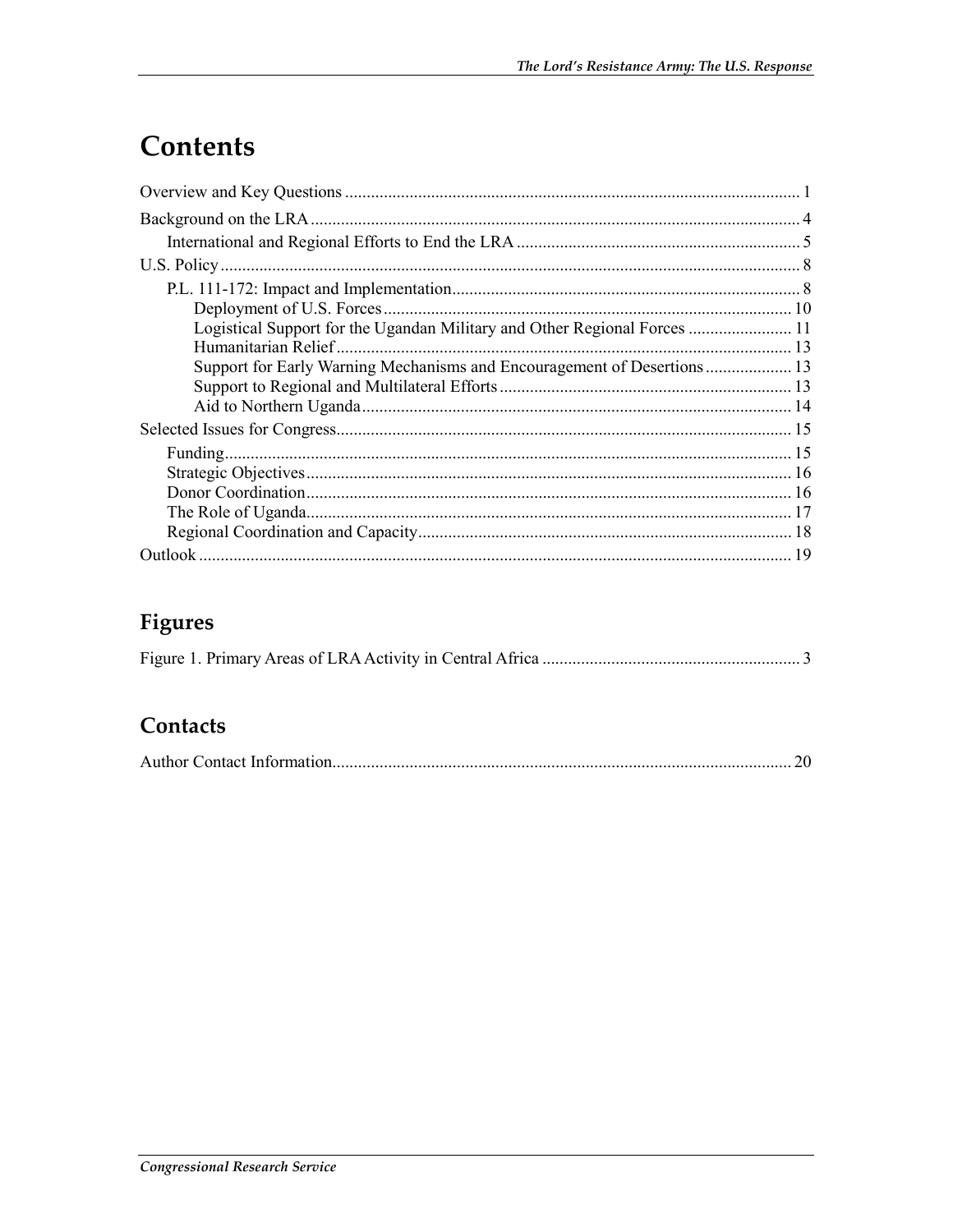## **Overview and Key Questions**

The Lord's Resistance Army (LRA) is a small yet vicious armed group that originated in northern Uganda 24 years ago but currently operates in the remote border areas between the Central African Republic (CAR), Democratic Republic of Congo (DRC), and South Sudan. Led by Joseph Kony, the LRA is tiny in number, but its actions—which include massacres, mass abductions, sexual assault, and looting—have caused significant human suffering and instability (see "Background on the LRA" below). These atrocities have unfolded in a region marked by other complex security and humanitarian challenges. The repeated failure of regional and multilateral efforts to end the LRA and address its impact led some U.S. policymakers, including Members of Congress, to call for greater U.S. action. In May 2010, Congress passed the Lord's Resistance Army Disarmament and Northern Uganda Recovery Act of 2009 (P.L. 111-172; "the Act"), which states that it is U.S. policy "to work with regional governments toward a comprehensive and lasting resolution to the conflict," and authorizes and calls for a range of U.S. humanitarian, security, and development responses. The bill, which followed more than a decade of congressional activity related to the LRA (see "Previous Legislation" below), passed with 201 House cosponsors and 64 Senate cosponsors.<sup>1</sup> In early 2012, a widely viewed internet video produced by a U.S.-based advocacy organization, which expressed support for the deployment of U.S. military advisors (see below) and other aspects of the U.S. response, spurred a new wave of interest in the LRA issue among policymakers and members of the public.<sup>2</sup>

On October 14, 2011, the Obama Administration announced the deployment of about 100 U.S. military personnel to central Africa to act as advisors in support of regional military efforts to capture or kill senior LRA leaders. They are focusing these efforts on the Ugandan military, known as the UPDF (Ugandan People's Defense Force), to which the United States has provided significant logistical support for counter-LRA operations beyond its borders since late 2008. Continued U.S. assistance to these UPDF operations has contributed to, and been justified by, the Obama Administration's view of Uganda as a key regional security partner. Several governments in the region and a number of human rights organizations have welcomed the Administration's decision to deploy U.S. advisors. Members of Congress have been divided on the merits of the deployment, with some expressing support while others pointed to concerns about its duration, cost, and potential outcomes, and the precedent that it might set. Recently, several Members have introduced new legislation expressing support for U.S. involvement in counter-LRA efforts.

The Administration and some Members have portrayed the counter-LRA deployment as consistent with congressional intent as expressed in P.L. 111-172, and in subsequent consultations. The President stated in October that "there has been strong bipartisan support and a coalition ... who have said it is an international obligation for us to try to take [the LRA] on."<sup>3</sup>

 $<sup>1</sup>$  The bill passed with unanimous consent in the Senate, and on a motion (agreed to by voice vote) to suspend the rules</sup> and pass the bill in the House.

 $2$  The video, produced by the group Invisible Children, has been alternately praised and criticized from a variety of viewpoints, including by Ugandan officials and northern Ugandan civilians living in areas formerly affected by the LRA. See, for example, Angelo Izama, "Kony Is Not the Problem," *The New York Times*, March 20, 2012; Sarah Margon, "A Partial Defense Of Invisible Children's Kony2012 Campaign," *ThinkProgress*, March 8, 2012; and Joshua Keating, "Joseph Kony is not in Uganda (and other complicated things)," *ForeignPolicy.com*, March 7, 2012. For Invisible Children's response to much of this criticism, see http://www.invisiblechildren.com/critiques.html.

<sup>&</sup>lt;sup>3</sup> ABC News, "Exclusive – President Obama Talks About Sending Special Forces to Uganda," October 18, 2011.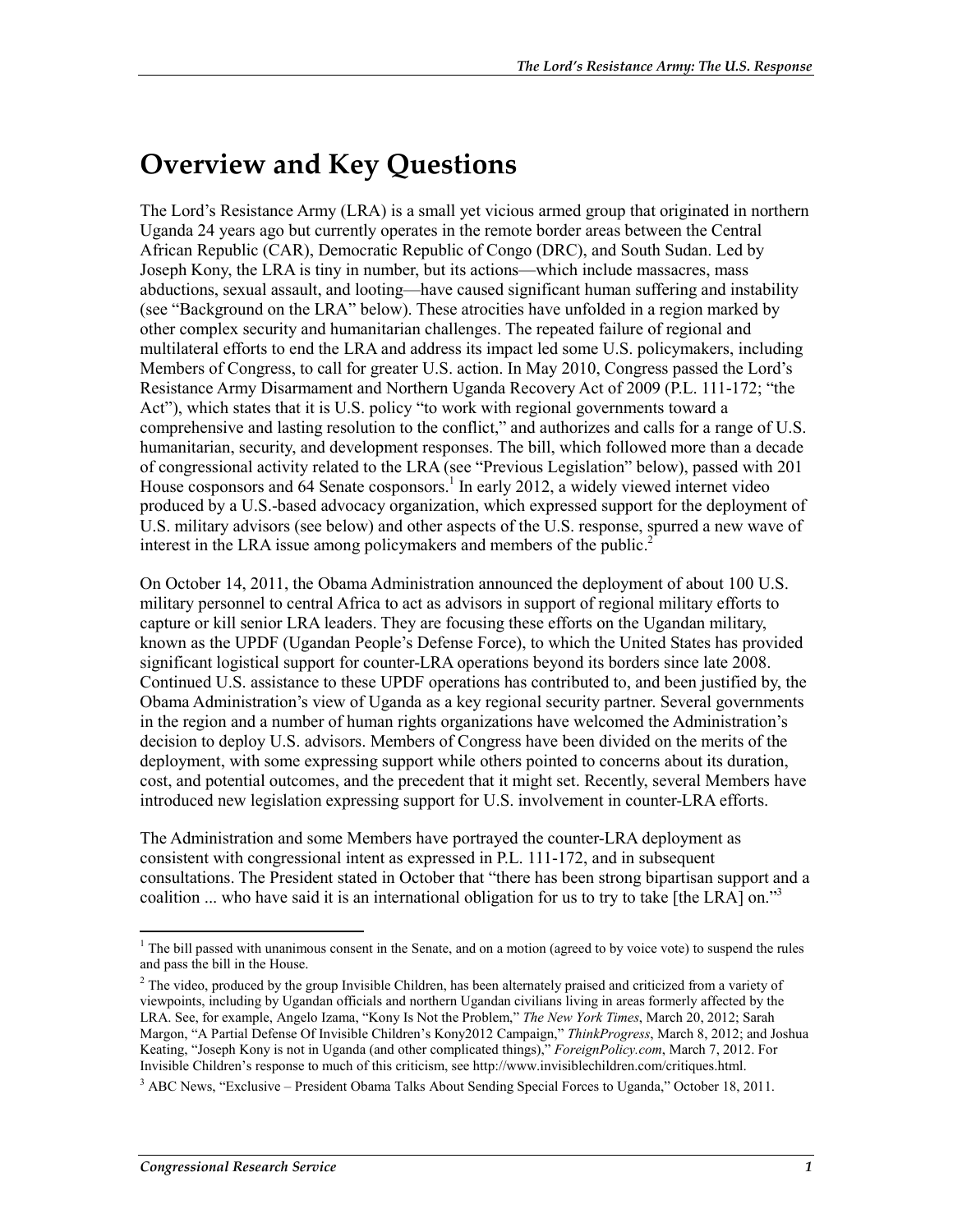While the Act does not specifically authorize U.S. troop deployments, it directs U.S. policy to provide "political, economic, military, and intelligence support for viable multilateral efforts ... to apprehend or remove Joseph Kony and his top commanders from the battlefield." The Administration's approach to the LRA, submitted to Congress in November 2010 as required under the Act, is organized around four broad objectives that closely respond to provisions of the legislation, including "apprehend or remove from the battlefield Joseph Kony and senior commanders" (see "P.L. 111-172: Impact and Implementation" below, for further discussion).<sup>4</sup> More broadly, the Administration has expressed a commitment to preventing and responding to "mass atrocities," including in its 2010 National Security Strategy and a Presidential Study Directive (PSD-10) issued in August  $2011<sup>5</sup>$ 

Regional governments, United Nations (U.N.) agencies and missions, the African Union, and others have devoted resources to responding to the LRA, and the U.N. Security Council has recently called for greater international engagement on the issue.<sup>6</sup> The United States, however, has been the primary donor, to date, to facilitate regional military operations. Many analysts believe that a "decapitation" strategy—that is, one focused on removing the top 5 to 10 LRA commanders—is necessary and perhaps sufficient to defeat the LRA.<sup>7</sup> Still, it is difficult to assess whether such an approach would work, or if, in such a scenario, certain factions could retain internal cohesion, others could assume leadership in a power vacuum, or combatants could turn to new forms of violence. Additionally, although the UPDF is regarded as the most effective of the regional forces active in counter-LRA operations, some observers have questioned its capacity and commitment. Indeed, the governments of LRA-affected countries in central Africa each face other, arguably more vital, priorities with regard to their domestic security and to each other.

U.S. policymakers and observers who follow the activities of the LRA agree that it is a vicious, brutal group that has wreaked great human suffering across an impoverished swath of central Africa. They also agree that efforts by local governments and multilateral entities in the region, including two U.N. peacekeeping missions, have been insufficient to end the LRA's humanitarian toll. Where some disagree, however, is over the extent to which the LRA poses a threat to core U.S. interests, if at all, and over the appropriate level and tactics of the U.S. commitment. Key questions, some of which could have implications far beyond the LRA itself, include:

- What is, or should be, the relative priority of counter-LRA activities compared to other foreign policy, national security, and budgetary goals? What is the impetus for U.S. action, when compared to other security and humanitarian issues?
- What is the appropriate level of funding for LRA-related activities, both military and non-military?
- What is the role and likely deployment duration of U.S. forces in the region? What are the benchmarks for success and/or withdrawal of U.S. forces?
- Are the elements of the Administration's approach to the LRA coherent, realistic, consistent with congressional intent, and likely to end the threat posed by the

<sup>4</sup> White House, *Strategy to Support the Disarmament of the Lord's Resistance Army*, submitted to Congress on November 24, 2010; henceforth, *LRA Strategy*.

<sup>&</sup>lt;sup>5</sup> White House, "Fact Sheet: Obama Directs New Steps to Prevent Mass Atrocities," August 4, 2011.

<sup>6</sup> U.N. document S/PRST/2011/21 [Presidential Statement], November 14, 2011.

<sup>7</sup> Kenneth Roth/Human Rights Watch (HRW), "A Plan B for President Obama: Get Tough on Human Rights," *Foreign Policy*, October 12, 2010.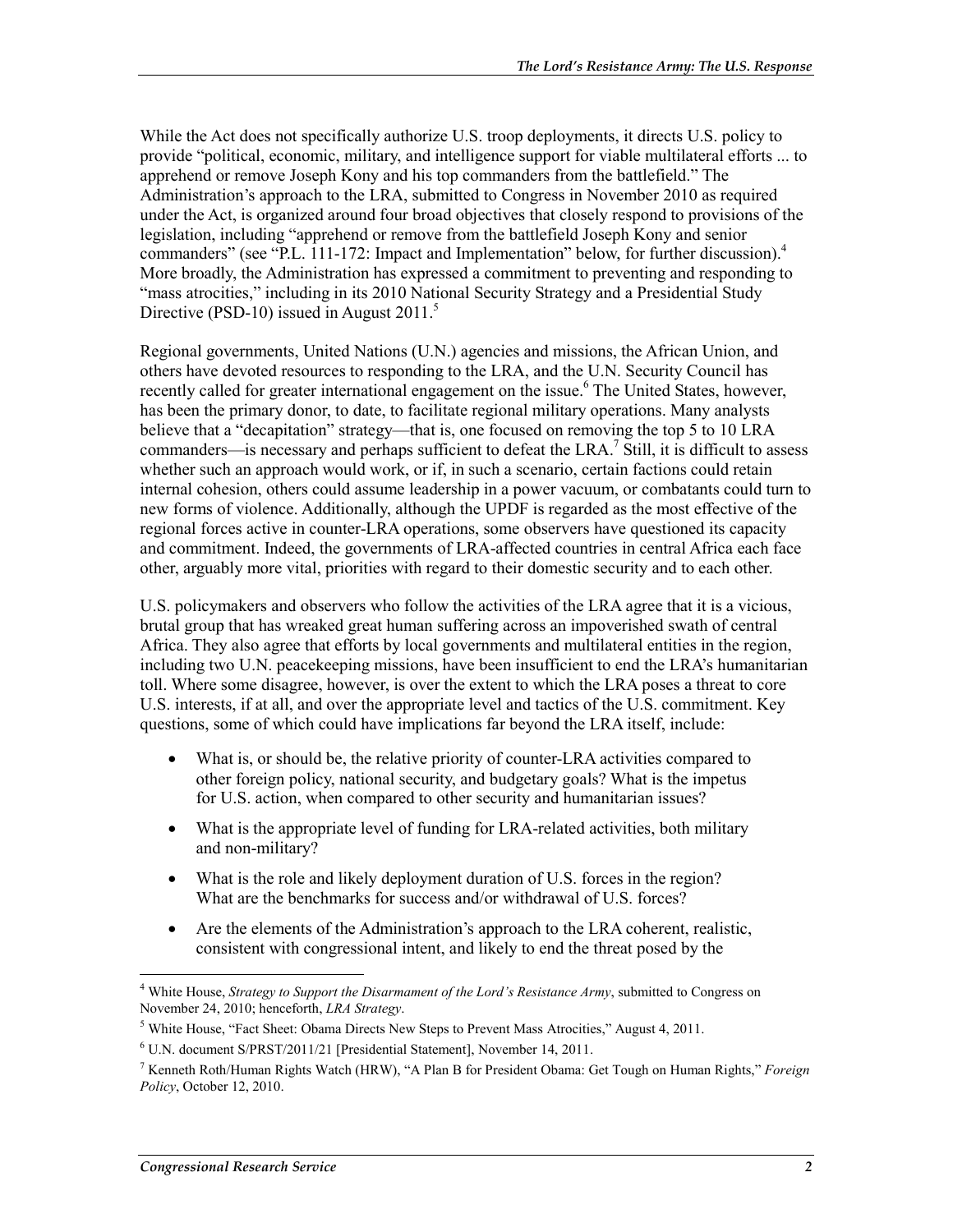group? What more, if anything, should be done to advance civilian protection, support the demobilization and reintegration of LRA combatants, provide humanitarian aid, and achieve other goals laid out in P.L. 111-172?

- To what extent, given U.S. support, are regional militaries willing and able to defeat the LRA? What is the likely impact of a "decapitation" approach on the LRA's activities and the humanitarian situation in affected areas?
- What are the potential unintended consequences, if any, of U.S. support to the Ugandan military, in terms of regional relations and U.S. diplomatic influence?



**Figure 1. Primary Areas of LRA Activity in Central Africa** 

**Source:** ReliefWeb, altered by CRS.

**Note:** LRA activity has also been reported to the west and north of Haut-Mbomou in CAR, and north of Western Equatoria in South Sudan. In 2010, LRA members reportedly traveled as far north as Darfur, Sudan.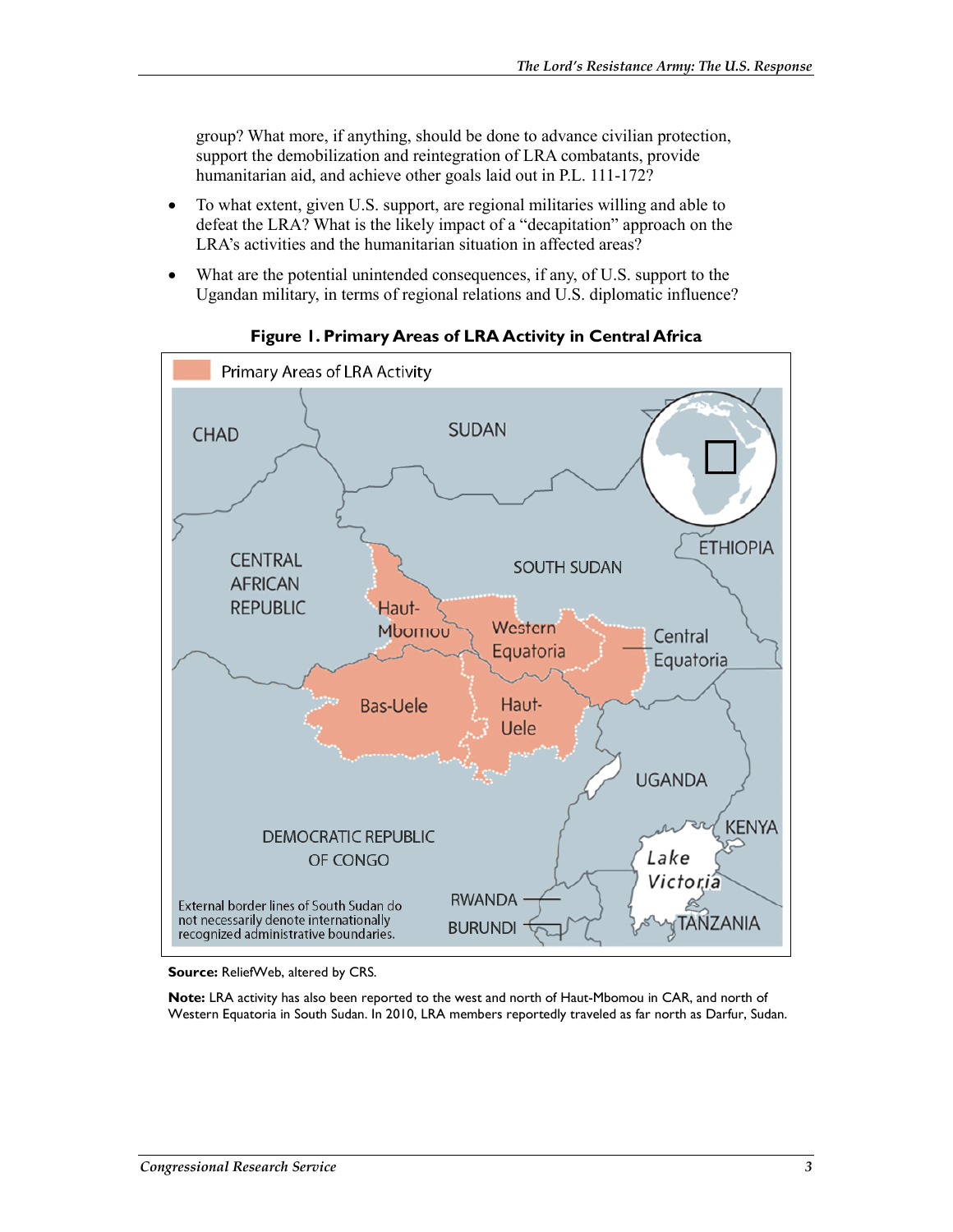## **Background on the LRA**

The LRA emerged in northern Uganda in 1987, the year after Yoweri Museveni, a rebel leader from southern Uganda, seized power, ending nearly a decade of rule by northerners.<sup>8</sup> Following Museveni's victory, Alice Lakwena, an Acholi spiritual leader, emerged as a key figure among northern rebel factions seeking to overthrow the government. Lakwena's Holy Spirit Movement (HSM) was defeated by the Ugandan military in 1987, and Lakwena fled to Kenya. Joseph Kony, a reported relative of Lakwena then in his early 20s, emerged and laid claim to Lakwena's legacy. Kony's LRA began to target civilians in northern Uganda and sought support and protection from the government of Sudan (see "Sudan and the LRA" below). In the late 1980s, the Museveni government recruited Acholis into government-backed civilian defense forces, which led to escalated LRA attacks against Acholi civilians and contributed to deep distrust between the government and northern communities.

Some analysts contend that President Museveni initially had little interest in defeating the LRA, either because his administration and the UPDF were able to exploit the conflict for political and economic gain, or because the conflict was perceived as a way to further marginalize the Acholi population, which prior to Museveni had dominated the Ugandan armed forces since the colonial period.<sup>9</sup> Others, however, dispute this interpretation and point to the Ugandan military's eventual success in pushing the LRA out of the country. Since 2006, the Ugandan military has prevented the LRA from operating inside Uganda, and LRA leaders have shifted their focus to South Sudan, DRC, and CAR. The LRA's current area of activity is vast, roughly equivalent in size to the state of California,<sup>10</sup> and characterized by an extremely minimal government influence and a very limited international humanitarian presence. LRA factions appear to be constantly on the move.

The LRA has periodically laid out vague political demands, and in some ways its emergence and duration in northern Uganda can be understood as a product of long-standing northern grievances against southern political domination and economic neglect. The LRA's early endurance was also fostered by proxy struggles between regional powers, notably Sudan and Uganda. Yet the group does not have a clear political or economic agenda, and its operations appear to be motivated by little more than the infliction of violence and the protection of senior leaders.<sup>11</sup> The LRA has a cult-like dimension: Kony claims to receive commands from traditional spirits, and has also at times cloaked his rhetoric in Christian and messianic terms. LRA commanders are infamous for mutilating and brutally killing their victims, and they rely on the mass abduction of children, who are subsequently brutalized and forced to commit atrocities, to replenish their ranks.

The LRA's numbers have reportedly greatly declined in recent years, from thousands of fighters in the late 1990s and early 2000s to a reported 150-200 "core combatants," traveling on foot and equipped with small arms.<sup>12</sup> They travel in small bands, along with hundreds of former abductees

<sup>&</sup>lt;sup>8</sup> For background on north-south tensions in Uganda, see e.g. Ogenga Otunnu, "Causes and Consequences of the War in Acholiland," Conciliation Resources, 2002.

<sup>9</sup> Kevin C. Dunn, "The Lord's Resistance Army," *Review of African Political Economy* (March 2004); Olara Otunnu, "The Secret Genocide," *Foreign Policy*, July/August 2006.

<sup>10</sup> White House, *LRA Strategy*, op. cit. See also Resolve and Invisible Children, *LRA Crisis Tracker*, at http://www.lracrisistracker.com/.

<sup>&</sup>lt;sup>11</sup> International Crisis Group, *Northern Uganda: Understanding and Solving the Conflict*, April 14, 2004; see also Resolve, *From Promise to Peace: A Blueprint for President Obama's LRA Strategy*, September 2010

 $12$  U.S. Assistant Secretary of State for African Affairs Johnnie Carson, U.S. Institute of Peace, December 7, 2011.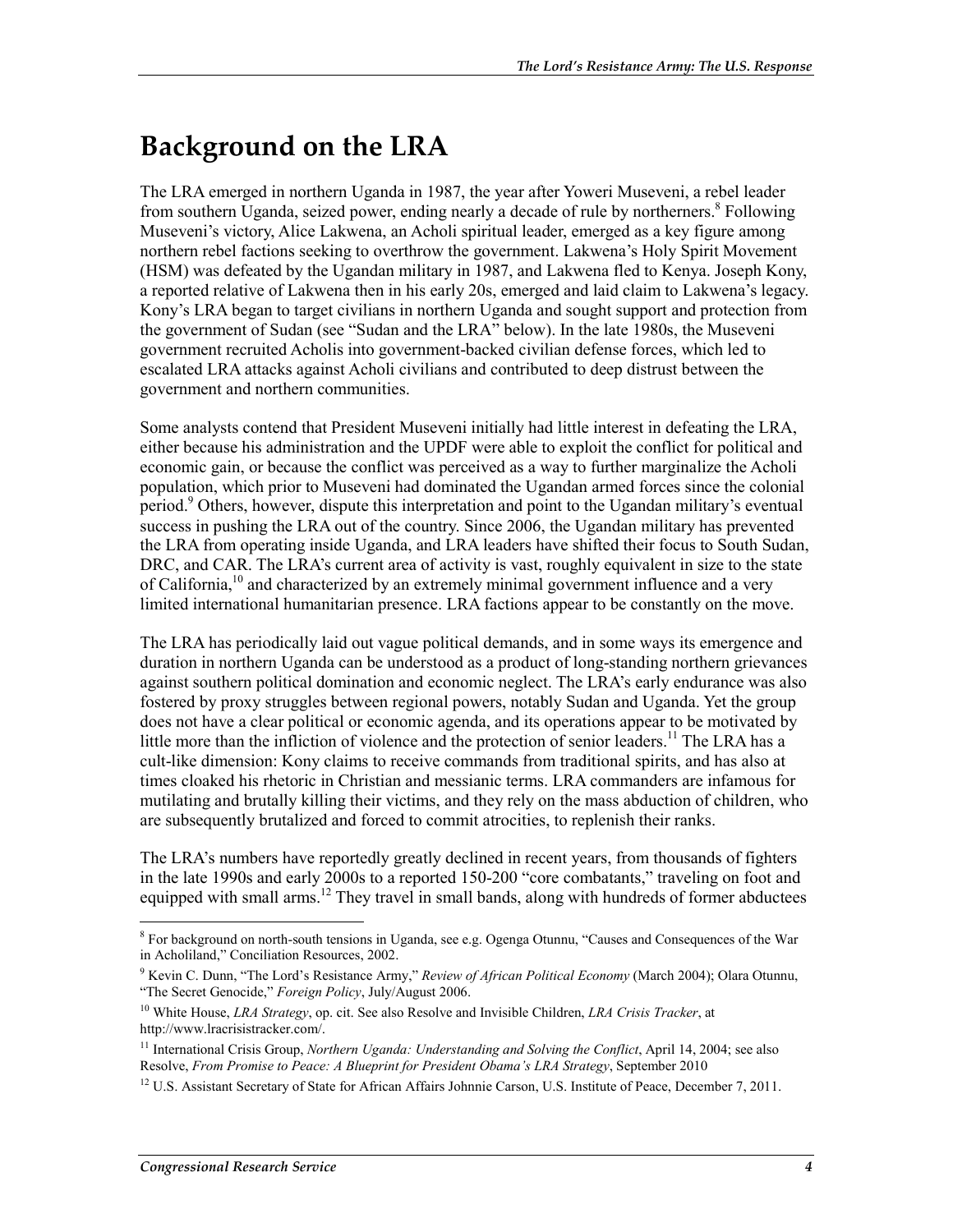who are forced to act as porters, scouts, sexual slaves, and potentially junior fighters. While senior command positions appear to remain in the hands of Ugandan Acholis, the group's lower ranks presumably increasingly reflect other ethnic groups from affected areas of CAR, DRC, and South Sudan. The level of command and control linking LRA leaders to each other and to the fighters they oversee is uncertain, and little is known about the ties that bind the network together.

LRA fighters nevertheless continue to inflict significant atrocities against civilian communities. The LRA reportedly killed over 2,400 and abducted over 3,400 people between 2008 and mid-2011 alone.<sup>13</sup> During 2011, an estimated 465,000 people in CAR, the DRC, and South Sudan were displaced or living as refugees as a result of the LRA threat.<sup>14</sup> The conflict has consistently eluded a military or negotiated solution, resulting in widespread insecurity and worsening humanitarian conditions.

#### **The LRA's Impact in Northern Uganda**

Relative security has been established in northern Uganda since 2006, and nearly all of the region's formerly displaced persons have returned home. The area's economy remains depressed, however, in part due to the lasting impact of the conflict, and widespread civilian trauma and loss continue to plague local populations. In total, over 20,000 northern Ugandan children were reportedly abducted by the LRA between 1987 and 2006 for use as child soldiers, servants, or sexual slaves.<sup>15</sup> Nearly 2 million people—virtually the entire affected population in the north—were displaced, with many coming to reside in internationally assisted internally displaced person (IDP) camps. Mass displacement was caused both by fear of LRA attacks and a controversial strategy by the Ugandan government to deprive the LRA of potential abductees by moving residents into the camps, which were widely criticized for poor living conditions. Tensions between northern and southern Uganda persist, despite the government's efforts, supported by donors such as the United States, to support reconstruction and development in the region.

### **International and Regional Efforts to End the LRA**

The Ugandan government's approach to the LRA in the 1990s included a combination of counterinsurgency operations and support to local anti-LRA militia groups. Uganda also sought to target LRA rear bases in southern Sudan, which were established with reported Sudanese government support. In 2002, Sudan allowed Ugandan troops to conduct counter-LRA operations in the south, in an apparent shift from Khartoum's earlier policy. Ugandan-led military operations continued through 2005, with the support of southern Sudanese regional authorities, across an expanded area of southern Sudan and northern Uganda.<sup>16</sup>

In 2005, following a request by the Ugandan government, the International Criminal Court (ICC) unsealed warrants for five LRA commanders. Two have since reportedly died, leaving Kony, Okot Odhiambo, and Dominic Ongwen reportedly alive and at large. In January 2006, Guatemalan peacekeepers serving under the U.N. peacekeeping mission in DRC entered DRC's Garamba National Park with the goal of capturing then-LRA deputy Vincent Otti and eliminating LRA bases there. The operation was unsuccessful, and eight peacekeepers were killed in a firefight. For the next two years, the LRA and the Ugandan government engaged in internationally backed peace talks mediated by the then-semi-autonomous Government of

<sup>13</sup> State Department, *U.S. Support to Regional Efforts to Counter the Lord's Resistance Army*, October 14, 2011.

<sup>&</sup>lt;sup>14</sup> State Department, "The Lord's Resistance Army: Fact Sheet," March 23, 2012.

<sup>&</sup>lt;sup>15</sup> Christopher Blattman and Jeannie Annan, "On the Nature and Causes of LRA Abduction: What the Abductees Say," Yale working paper, March 2008.

<sup>16</sup> See Mareike Schomerus, *The Lord's Resistance Army in Sudan: A History and Overview*, Small Arms Survey, September 2007, on this period.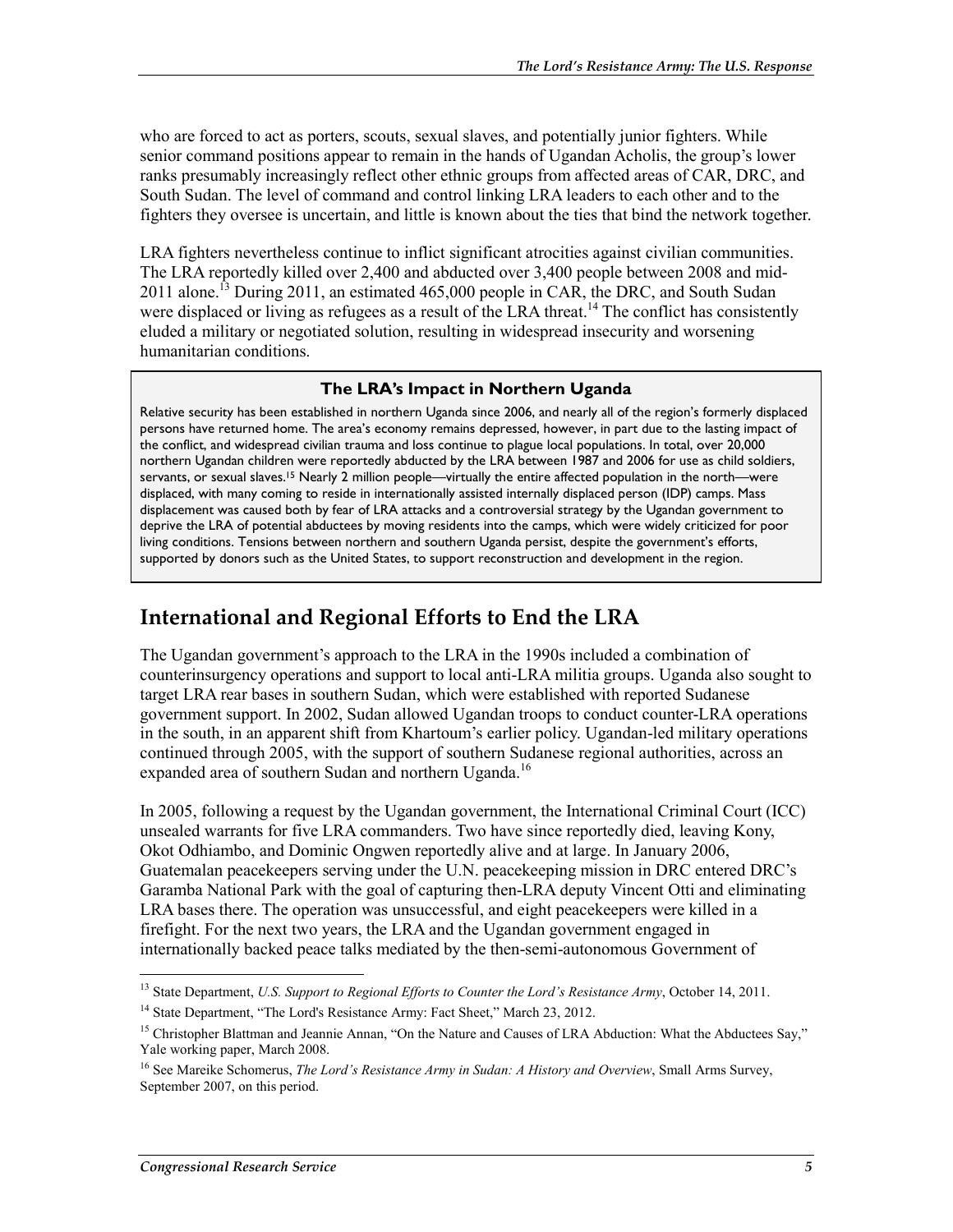Southern Sudan. This was known as the Juba peace process.<sup>17</sup> As part of the process, LRA combatants were offered amnesty and senior leaders were given security guarantees. The government also committed to providing increased development aid, security, and participation in government for northern communities.

The talks broke down in 2008 when Kony refused to sign a final agreement. The ICC warrants, which Kony wanted repealed, were seen by some analysts as a key stumbling block in the negotiations.<sup>23</sup> Others, however, doubted Kony's sincerity. As one analyst has noted, "the commitment of the LRA to finding a peaceful solution to the crisis has always been questionable. Kony appears to engage in peace talks sporadically as a tactic to reduce military pressure on the LRA and garner time and space to regroup his forces."<sup>24</sup> The LRA at one time had a civilian wing, which called itself the Lord's Resistance Movement and framed its demands as ethno-regional socioeconomic and political grievances, but its influence and ability to make commitments on Kony's behalf appeared limited.

In late 2008, the UPDF, with the support of Congolese and Southern Sudanese authorities, initiated "Operation Lightning Thunder" (OLT), a campaign intended to capture or kill senior LRA leaders in northeastern DRC, where they had established bases. The United States provided equipment, intelligence, and logistical assistance to the UPDF prior to the launch of the operation. The operation failed to kill or capture Kony; instead, it caused the

#### **Sudan and the LRA**

Starting in the early 1990s, the Sudanese government was widely reported to have provided supplies and shelter to the LRA, partly in apparent retaliation for Uganda's support for the Sudan People's Liberation Movement (SPLM), a southern Sudanese-led rebel group.18 The LRA used Sudanese territory to launch attacks in Uganda and also targeted local civilians. In 1999, Sudan and Uganda agreed to cease hostilities and not to support rebel elements from each other's territories. However, LRA attacks soon re-escalated and the Ugandan government accused Khartoum of bad faith.19 In 2002, Sudan allowed Ugandan troops to conduct anti-LRA operations on its territory. The signing of the Comprehensive Peace Agreement (CPA) in 2005, between the government of Sudan and the SPLM, further changed the strategic environment for the LRA. The SPLM assumed regional authority and conducted counter-LRA operations in conjunction with the UPDF. Under assault, LRA leaders moved to northeastern DRC.

The State Department currently reports that there is no evidence to corroborate allegations of continued Sudanese support for the LRA.20 In 2010, several reports suggested that Kony or other LRA leaders had crossed into northern Sudan and had traveled to Darfur. In November 2010, the U.N. Group of Experts on the DRC described a reported meeting between an LRA delegation and Sudanese authorities, part of an apparent LRA effort to request assistance, including safe passage and asylum for Kony.<sup>21</sup> The effort appears to have been unsuccessful. Rights advocates continue to express concern over the LRA's potentially destabilizing impact on the newly independent Republic of South Sudan.22

 $17$  Previous negotiation efforts included an initiative led by former Ugandan government minister Betty Bigombe, an ethnic Acholi, in the mid-1990s and again in 2004-2005 on behalf of President Museveni. These efforts were stymied by LRA intransigence, but were also characterized by Ugandan government fluctuation between seeking negotiations versus a military end to the conflict.

<sup>18</sup> Gérard Prunier, "Rebel Movements and Proxy Warfare: Uganda, Sudan and the Congo," *African Affairs*: 2004.

<sup>&</sup>lt;sup>19</sup> Patrick Oguru Otto, "Implementing the 1999 Nairobi Agreement," Conciliation Resources, 2002.

<sup>20</sup> State Department, *Country Reports on Terrorism 2010*, August 18, 2011.

<sup>21</sup> *Final Report of the Group of Experts on the DRC, Submitted in Accordance with Paragraph 6 of Security Council Resolution 1896 (2009)*; U.N. document S/2010/596, November 29, 2010.

<sup>&</sup>lt;sup>22</sup> Resolve, "After Independence: The Continued Threat of the LRA to South Sudan," July 11, 2011.

<sup>&</sup>lt;sup>23</sup> ICC involvement was controversial, particularly with regard to whether the LRA warrants could or should be repealed in the interest of reaching a final negotiated settlement. For further background on this debate, see CRS Report RL34665, *International Criminal Court Cases in Africa: Status and Policy Issues*, coordinated by Alexis Arieff; and *Trial Justice: The International Criminal Court and the Lord's Resistance Army*, by Tim Allen. Zed Books: 2006.

<sup>24</sup> Andre Le Sage, "Countering the Lord's Resistance Army in Central Africa," *Strategic Forum*, July 2011.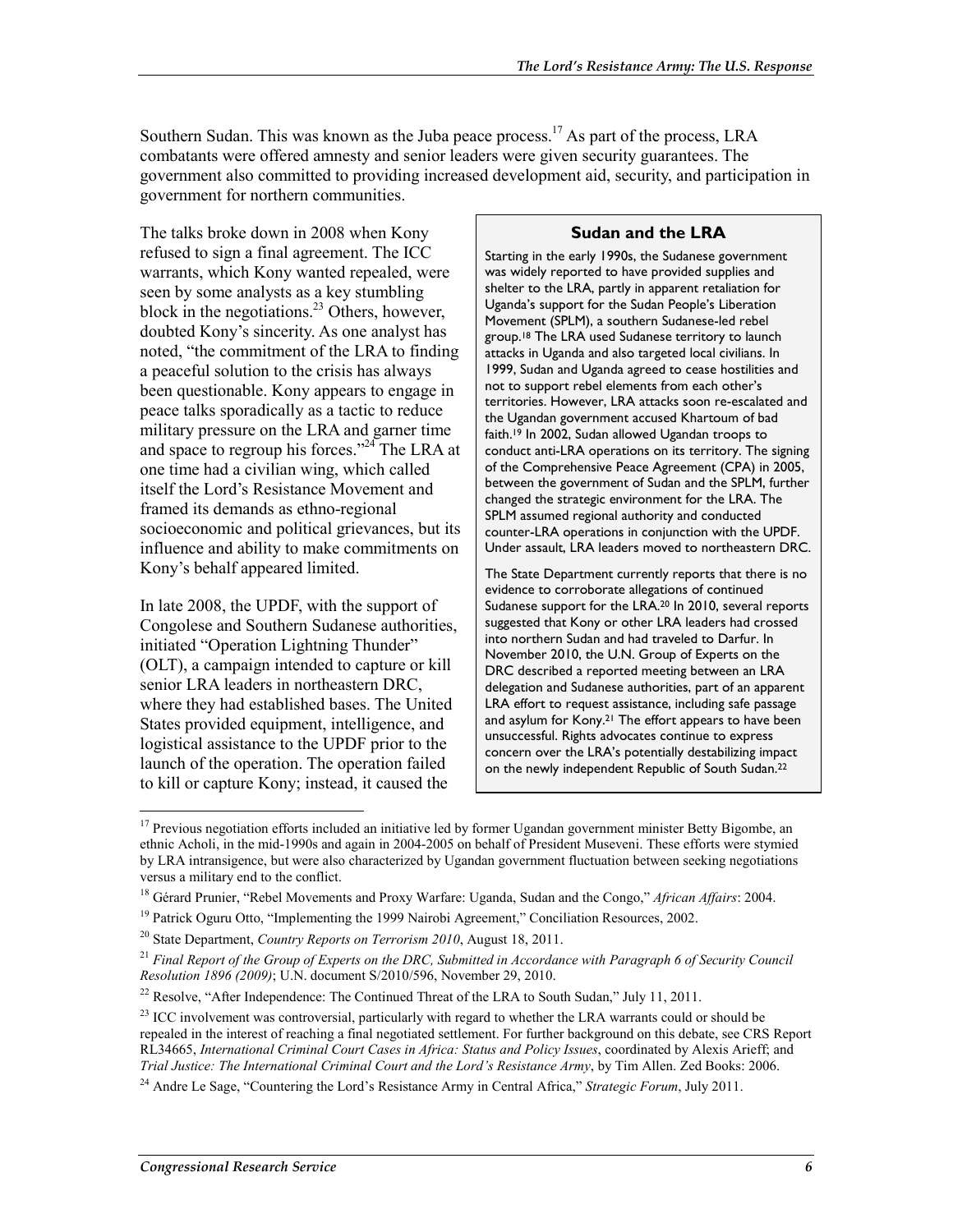LRA to splinter into small groups and prompted brutal LRA reprisals against civilians. Uganda was stridently criticized by human rights groups for alleged poor planning, intelligence leaks, and failure to protect civilians in the operation's aftermath.<sup>25</sup> The UPDF subsequently remained in DRC and deployed to LRA-affected regions of South Sudan and CAR, with local authorities' permission and ongoing logistics support from the United States. This enlarged regional campaign is viewed as the continuation of OLT. While the UPDF has since succeeded in capturing or killing several LRA commanders, questions over the UPDF's capacity, will, and ability to coordinate effectively with other regional forces persist.<sup>26</sup>

In addition to military operations, Uganda has sought to encourage LRA defections through information operations, internationally assisted disarmament and reintegration programs, and the passage of an Amnesty Act in 2000, which applies to nearly all LRA combatants. According to the United Nations, over 26,000 ex-combatants have been granted amnesty under the law.<sup>27</sup> Former LRA combatants are eligible for a small economic and reintegration assistance package, although many reportedly remain in poverty and subject to trauma and rejection from their communities. Some ex-combatants are recruited by the UPDF to assist with operations.<sup>28</sup>

Uganda has also passed legislation designed to enable it to try senior LRA commanders for war crimes—part of a long-term effort to reassert jurisdiction over individuals sought by the ICC. The first such trial opened at the newly created War Crimes Division of Uganda's High Court in July 2011. However, judges dismissed the case, ruling that the plaintiff was eligible for amnesty. Some rights advocates had viewed the trial as a potential hindrance to long-standing efforts to persuade LRA combatants to lay down their arms, while others see the amnesty provisions as a guarantee of impunity that could pose a threat to long-term stability.<sup>29</sup> Ugandan officials and northern civic leaders have called for traditional justice and reconciliation mechanisms to help end the conflict and reintegrate LRA abductees and ex-combatants into their communities of origin.

The LRA is present within the areas of operation of two U.N. peacekeeping missions, in DRC and South Sudan. These have contributed to counter-LRA efforts, although the LRA is not the primary focus of their mandates. The U.N. Stabilization Mission in DRC (MONUSCO) has supported Congolese military units in counter-LRA operations and has facilitated regional military and intelligence coordination. Also key among MONUSCO's efforts are its disarmament, demobilization, repatriation, reintegration, and resettlement (DDRRR) programs for ex-LRA combatants. Many analysts believe that such programs are crucial for the encouragement of LRA desertions. While the U.N. Mission in South Sudan (UNMISS) has not been as highly engaged in

<u>.</u>

 $^{25}$  HRW, "Africa's Longest War Still Taking Lives," June 19, 2009.

<sup>26</sup> See, e.g., Ledio Cakaj, "US Should Not Repeat Ugandan Failures Against the LRA," *Congo Siasa*, October 22, 2011.

<sup>27</sup> U.N. Security Council, *Report of the Secretary-General on the Lord's Resistance Army-Affected Areas Pursuant to Security Council Press Statement*, November 4, 2011, U.N. document S/2011/693. The State Department cites a different figure—"more than 12,000"—while noting that, "Many more have escaped and returned to their communities without going through reception centers." State Department, "The Lord's Resistance Army: Fact Sheet," op. cit.

<sup>28</sup> See Ledio Cakaj, *Too Far from Home: Demobilizing the Lord's Resistance Army*, Enough Project, February 2011. The report states, among other things, that ex-LRA fighters are often "pressured into joining the Ugandan army to fight against the remaining LRA with no training and no salary," and are sometimes ordered to report to their own former commanders. If true, this raises potential questions concerning human rights implications; such pressure could also constitute a violation of Uganda's amnesty act and could jeopardize demobilization and reintegration efforts.

<sup>&</sup>lt;sup>29</sup> See U.N. IRIN, "War Crimes Trial May Affect LRA Defections – Analysts," July 29, 2011; Ashley Benner, "Uganda" Looks to Strike Down LRA Amnesty Law," *CS Monitor/Africa Monitor*, September 9, 2011.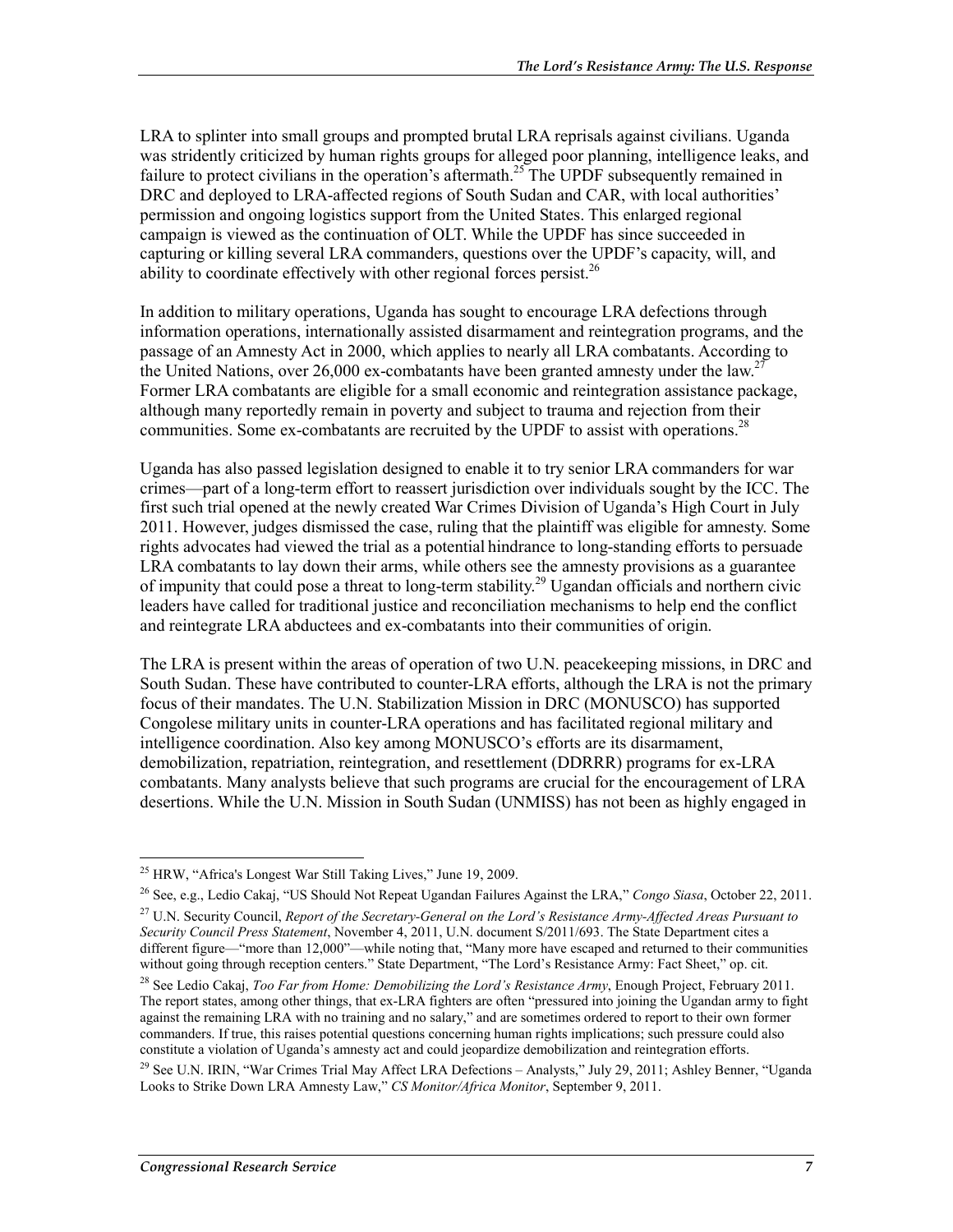counter-LRA activities, its mandate calls for participation in regional LRA-related coordination and demobilization efforts.<sup>30</sup>

## **U.S. Policy**

During the LRA's two-decade presence in northern Uganda, the United States provided humanitarian assistance and aid aimed at supporting the social and economic recovery of the wartorn area. The United States has increased its engagement in recent years, as the LRA's regional presence has expanded. The current U.S. programmatic response to the LRA includes humanitarian assistance for affected areas in central Africa; reconciliation, recovery, and development initiatives in northern Uganda; regional diplomacy; and support for regional military efforts, notably operations led by the UPDF in LRA-affected regions of nearby countries.

U.S. involvement in efforts to counter the LRA is largely premised on the group's infliction of widespread human suffering, its threat to regional stability, and the role of Uganda as an increasingly important regional security partner (see "The Role of Uganda" below). Interest in the LRA, including within Congress, the Obama Administration, and previous administrations, has been spurred by advocacy by constituents, human rights groups, and other non-governmental actors. The State Department has included the LRA on its "Terrorist Exclusion List" since 2001.<sup>31</sup> In August 2008, the Treasury Department added Kony to its list of "Specially Designated Nationals and Blocked Persons" under Executive Order 13224 (signed by President George W. Bush in the aftermath of the terrorist attacks of September 11, 2001), enabling the freezing of assets under U.S. jurisdiction and prohibiting transactions with U.S. persons.<sup>32</sup>

### **P.L. 111-172: Impact and Implementation**

On May 24, 2010, Congress passed the Lord's Resistance Army Disarmament and Northern Uganda Recovery Act of 2009 (P.L. 111-172). The bill stated that "it is the policy of the United States to work with regional governments toward a comprehensive and lasting resolution to the conflict in northern Uganda and other affected areas," including by furnishing humanitarian assistance and by supporting multilateral efforts to provide civilian protection, capture Kony and other LRA top commanders, and disarm and demobilize remaining LRA fighters. The bill also required the President to develop and submit to Congress "a strategy to guide future United States support across the region for viable multilateral efforts to mitigate and eliminate the threat to civilians and regional stability" posed by the LRA.

<sup>1</sup> <sup>30</sup> U.N. Security Council Resolution 1996 (2011).

<sup>&</sup>lt;sup>31</sup> State Department, "Statement on the Designation of 39 Organizations on the USA PATRIOT Act's 'Terrorist Exclusion List,'" December 6, 2001. The list, which was mandated by the USA PATRIOT Act of 2001 (P.L. 107-56), was aimed at strengthening the United States' ability to exclude supporters of terrorism from the country or to deport them if they are found within U.S. borders.

<sup>&</sup>lt;sup>32</sup> State Department, Office of the Coordinator for Counterterrorism, "Individuals and Entities Designated by the State Department Under E.O. 13224," updated December 7, 2010. Kony is not thought to have such assets or to engage in such transactions.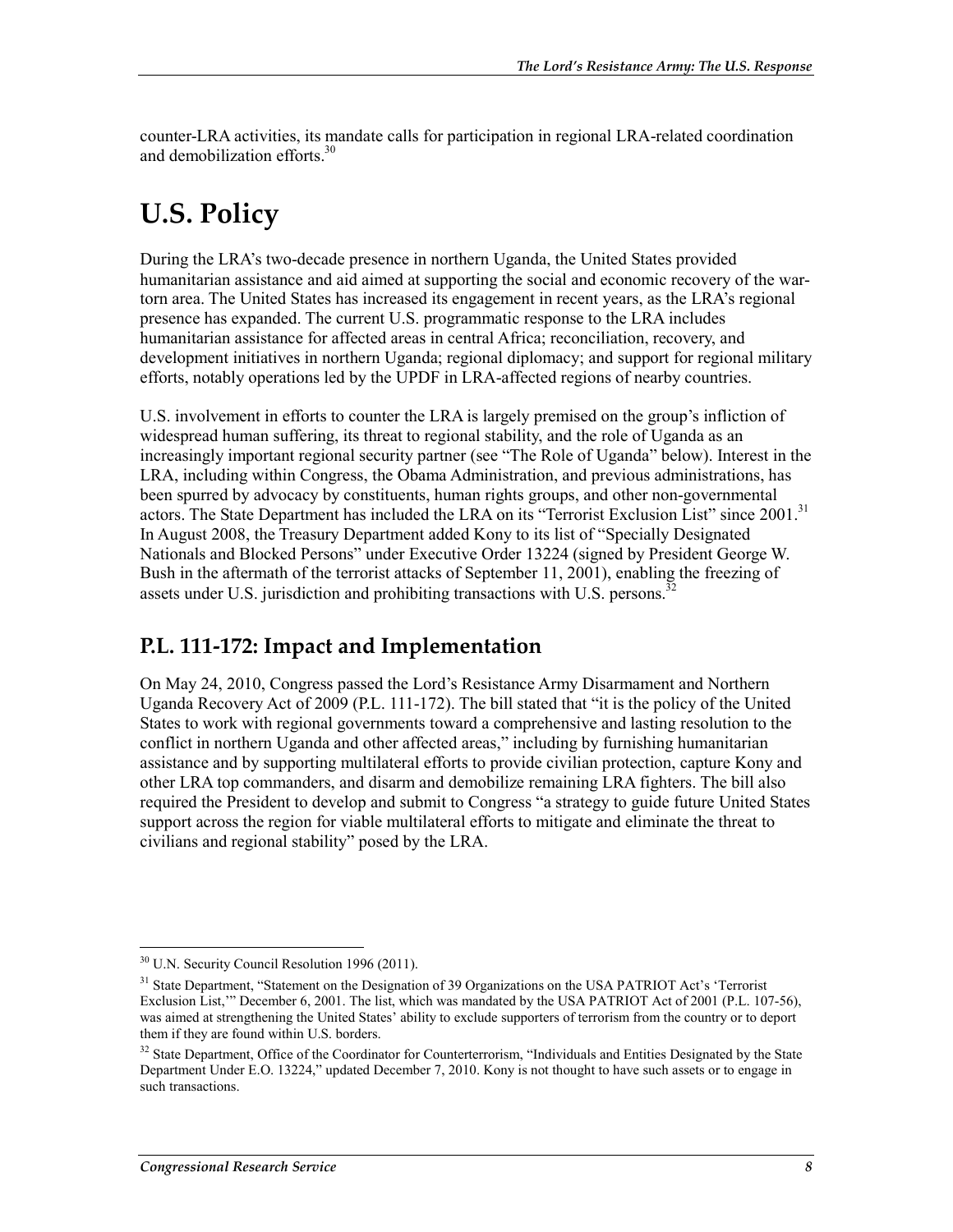#### **Previous Legislation on the LRA**

P.L. 111-172 followed over a decade of congressional activities related to the LRA. Congressional interest has been motivated by a variety of factors, including concerns over the group's use of child soldiers (an issue on which Congress has sought to legislate); the LRA's impact on regional security and stability; and reports, since the late 1990s, that the government of Sudan was providing support and safe havens for LRA commanders. In addition to a number of pieces of draft legislation, several bills expressing concern over the LRA and calling for U.S. action to help end the conflict were enacted into law. These include:

- the Defense Department Appropriations Act of 1999 (P.L. 105-262; see Section 8128), which found that the LRA was among "the most egregious examples of the use of child soldiers," cited reports of (North) Sudanese support for the LRA, and expressed the sense of Congress that the President and Secretary of State should "support efforts to end the abduction of children by the LRA, secure their release, and facilitate their rehabilitation and reintegration into society";
- the Northern Uganda Crisis Response Act [2004] (P.L. 108-283), which, among other things, expressed the sense of Congress that the United States should support efforts to resolve the LRA conflict, urged the Ugandan government and international community to do more to protect affected civilians and renew the economy in northern Uganda, called for improved human rights monitoring in the north, criticized reported Sudanese support for the LRA, and required a range of State Department reporting on the matter;
- the Darfur Peace and Accountability Act of 2006 (P.L. 109-344), which predicates the lifting of sanctions on the government of Sudan on presidential certification that Sudan is "acting in good faith" to fully cooperate with efforts to disarm, demobilize, and deny safe haven to members of the Lord's Resistance Army"; and
- the Consolidated Appropriations Act of 2008 (P.L. 110-161), which was accompanied by a committee report directing the Secretary of State to submit a report "detailing a strategy for substantially enhancing United States efforts to resolve the conflict" between the LRA and the Ugandan government, including direct U.S. participation in confidence-building measures; increased diplomatic pressure on the DRC and on Sudan; a U.S. role in brokering direct negotiations between the Ugandan government and LRA leaders; and financial support for disarmament, demobilization, and reintegration efforts.

In addition, several resolutions expressing concern over the LRA were agreed to by either the House or Senate. These include H.Con.Res. 309 (105th); S.Res. 366 (109th); S.Con.Res. 16 (110th); and H.Con.Res. 80 (110th).

On November 24, 2010, as required under the Act, the Administration released a policy document labeled "Strategy to Support the Disarmament of the Lord's Resistance Army." It lays out four "strategic objectives":

- 1. the increased protection of civilians from LRA attacks;
- 2. the apprehension or "removal" of Kony and other senior LRA commanders;
- 3. the promotion of defections from the LRA and the disarmament, demobilization, and reintegration of remaining LRA combatants; and
- 4. the provision of humanitarian relief to LRA-affected communities.

The Strategy, which is characterized as "multi-year," emphasizes that the United States will "work with national governments and regional organizations" to accomplish these goals. At the same time, it acknowledges that governments in the region have competing priorities and that "the capabilities of national, regional, and multinational forces to provide protection against the LRA are limited."<sup>33</sup> The agencies involved in implementation, which is being coordinated by the National Security Council, are the State Department, the Defense Department, and USAID, with support from the intelligence community.

<u>.</u>

<sup>33</sup> The White House, *Strategy*, p. 10.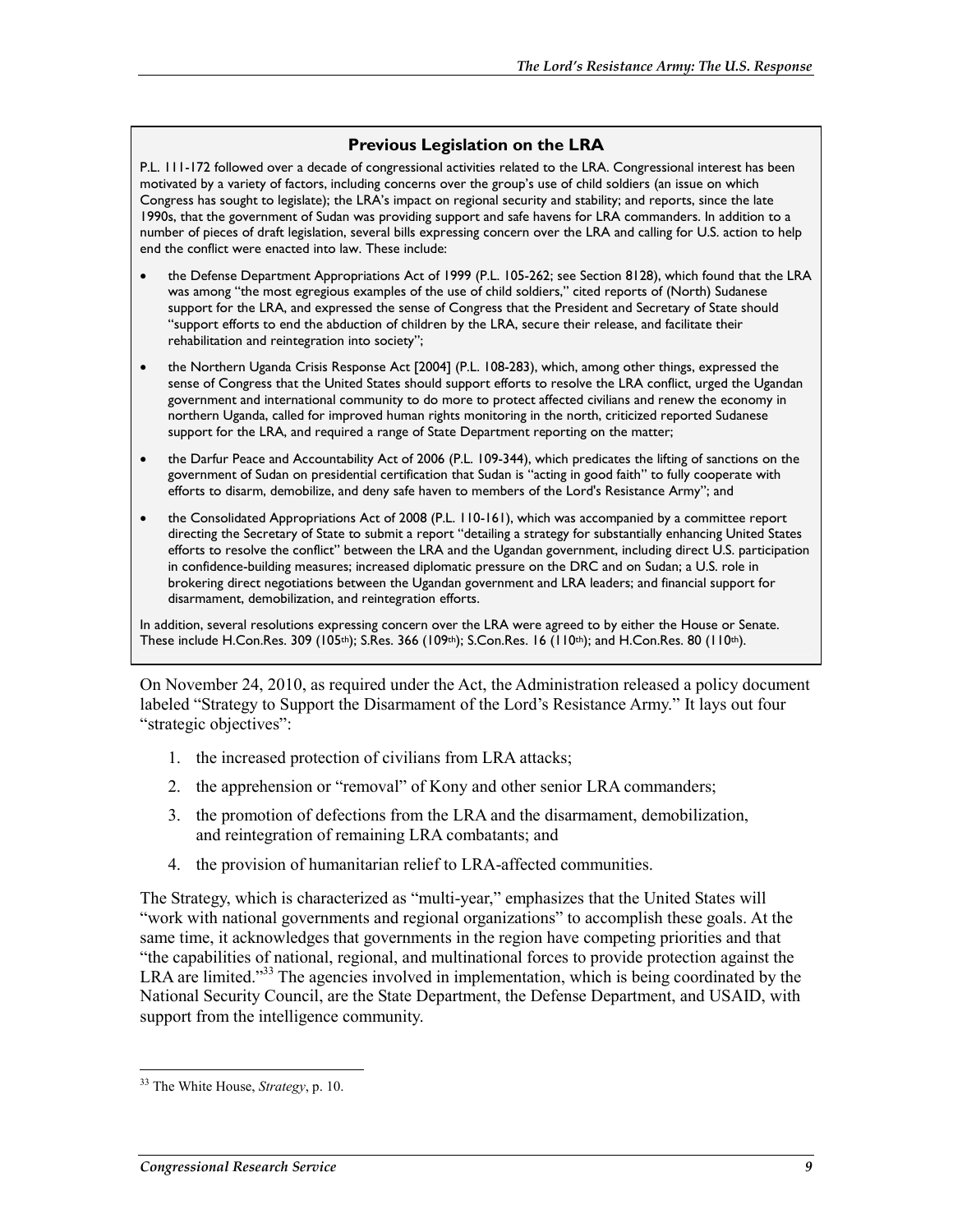To achieve the above objectives, the Administration is implementing a wide range of programs. These include:

- continuation and/or expansion of certain previously existing U.S. efforts, including logistical and intelligence support to the UPDF, regional humanitarian aid, and foreign assistance programs in northern Uganda;
- initiation of certain new programs, such as support for communications infrastructure and early-warning systems among affected civilian communities, and support for infrastructure construction and for new disarmament and demobilization programs;
- increased diplomatic outreach to regional governments and multilateral missions aimed at enhancing focus and coordination on LRA issues; and
- deployment of U.S. troops in an advisory role in support of regional military efforts to capture or kill senior LRA commanders (see below).

As part of its approach, the Administration has pressed regional governments, other donors, and multilateral entities, such as U.N. missions and the African Union, to prioritize LRA-related efforts. In addition, U.S. diplomacy has sought to mediate and de-escalate disputes between host countries and the Ugandan military over the duration and purpose of UPDF deployments.

The following sections will address selected key elements of the Administration's approach to the LRA conflict.

#### **Deployment of U.S. Forces**

On October 14, 2011, President Obama reported to Congress, "consistent with the War Powers Resolution," that he had authorized the deployment of approximately 100 military personnel "to provide assistance to regional forces that are working toward the removal of Joseph Kony from the battlefield."34 The President noted that Congress had "expressed support for increased, comprehensive U.S. efforts to help mitigate and eliminate the threat posed by the LRA," citing P.L. 111-172. Senator Russ Feingold, the bill's original Senate sponsor, stated that "our legislation did not authorize the use of force by American troops anywhere," but noted that the bill "did call for a comprehensive approach in dealing with the Lord's Resistance Army, which includes military, intelligence, diplomatic, and development components."<sup>35</sup>

According to the President, U.S. forces are providing "information, advice, and assistance to select partner nation forces." With host nations' approval, the U.S. forces have deployed to Uganda, and to forward operating sites in LRA-affected areas. Their focus is on assisting the Ugandan military, but they are supporting the military forces of CAR, South Sudan, and DRC that are engaged in counter-LRA operations. The President's report emphasized that although some U.S. forces are combat-equipped, they will not directly engage LRA forces "unless necessary for self-defense." It added that "all appropriate precautions have been taken to ensure the safety of U.S. military personnel during their deployment."

<sup>&</sup>lt;sup>34</sup> "A Communication from the President of the United States, Transmitting Notification That Approximately 100 U.S. Military Personnel Have Been Deployed To Central Africa To Act As Advisors To Partner Forces Against The Lord's Resistance Army And Its Leader" (H. Doc. No. 112-64); see *Congressional Record*, p. H6975, October. 14, 2011.

<sup>&</sup>lt;sup>35</sup> ABC News, "Activists React to President Sending Troops to Africa," October 17, 2011.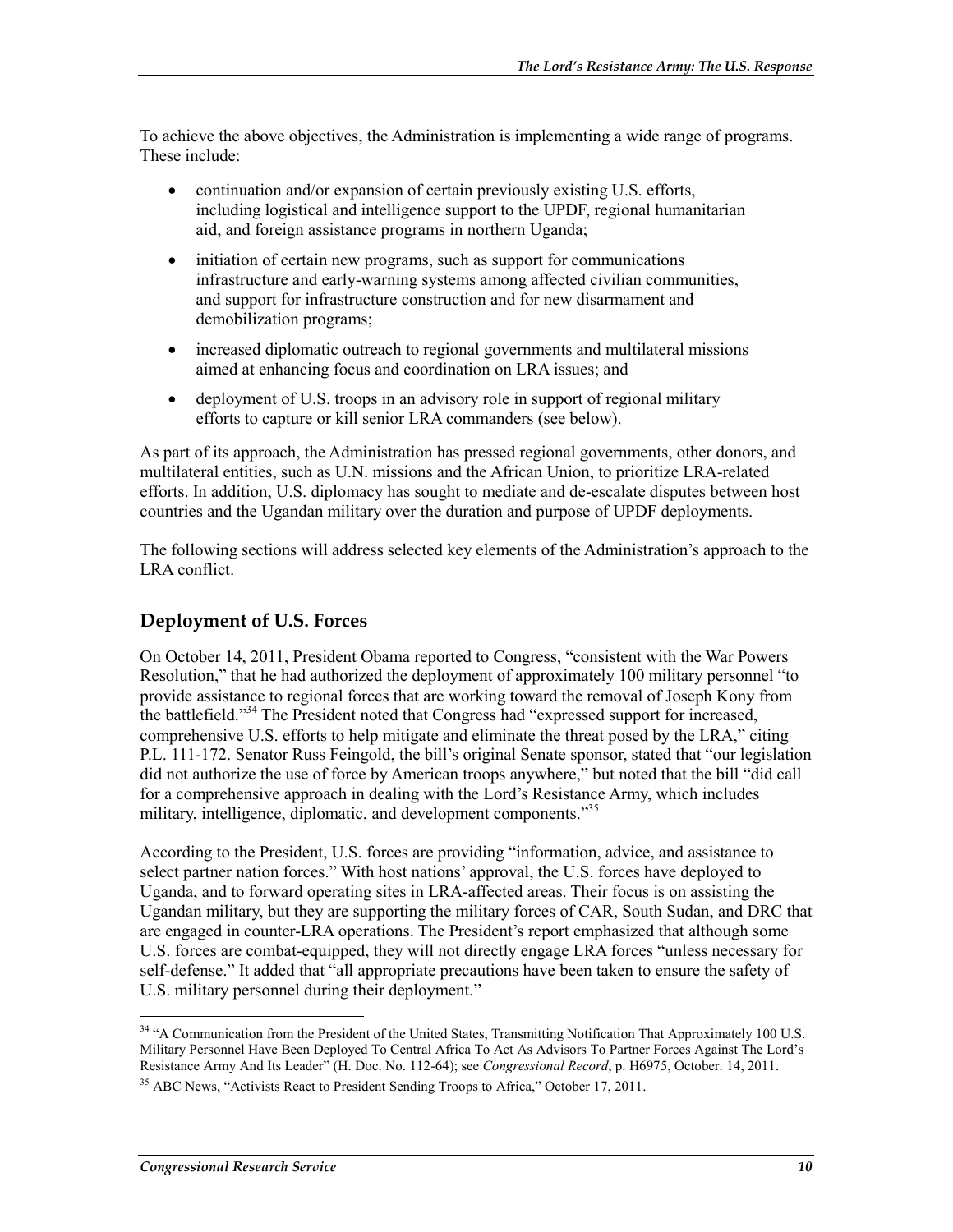According to the State Department, "this is not an open-ended commitment; we will regularly review and assess whether the advisory effect is sufficiently enhancing our objectives to justify continued deployment."36 Initial Defense Department estimates indicated that the operation would cost approximately \$4.5 million per month, not including salaries and other personnel costs.<sup>37</sup> Previously, in July 2011, U.S. Africa Command (AFRICOM) deployed liaison officers to U.S. embassies in Kinshasa and Bangui to assist host government officials and Ugandan military commanders who are working to counter the LRA. The State Department has also deployed a field representative to "augment" this regional engagement.<sup>38</sup>

#### **The War Powers Resolution: Implications**<sup>39</sup>

The War Powers Resolution (WPR, P.L. 93-148, passed over President Nixon's veto in 1973) was intended to ensure that Congress and the President share in making decisions that may involve the United States in hostilities. It states that the President's powers as Commander in Chief to introduce U.S. forces into hostilities or imminent hostilities are exercised only pursuant to (1) a declaration of war; (2) specific statutory authorization; or (3) national emergency created by an attack on the United States or its forces. It requires the President in every possible instance to consult with Congress before introducing U.S. Armed Forces into hostilities or imminent hostilities unless there has been a declaration of war or other specific congressional authorization. It also requires the President to report any introduction of forces into hostilities or imminent hostilities, Section 4(a)(1); into foreign territory while equipped for combat, Section 4(a)(2); or in numbers which substantially enlarge U.S. forces equipped for combat already in a foreign nation, Section 4(a)(3). Once a report is submitted "or required to be submitted," Congress must authorize the use of forces within 60 to 90 days or the forces must be withdrawn. It is important to note that since the WPR's enactment, every President has taken the position that it is an unconstitutional infringement by Congress on the President's authority as Commander in Chief. The courts have never directly addressed this question.

This is the sixth report President Obama has submitted to Congress as a result of the WPR.40 At issue for Congress is whether it legally triggers the WPR, and thus the reporting and withdrawal requirements therein. Should Congress opt to challenge the continued deployment of U.S. forces, the report provides a starting point.

#### **Logistical Support for the Ugandan Military and Other Regional Forces**

The Obama Administration, like that of former President George W. Bush, views the UPDF as the United States' primary partner in military operations against the  $LRA<sup>41</sup>$  Since late 2008, the

<u>.</u>

 $36$  Remarks by Assistant Secretary of State Johnnie Carson, December 7, 2011, op. cit.

<sup>&</sup>lt;sup>37</sup> Administration response to CRS query, November 2011.

<sup>&</sup>lt;sup>38</sup> State Department, "U.S. Support to Regional Efforts To Counter the Lord's Resistance Army," March 23, 2012.

<sup>&</sup>lt;sup>39</sup> War powers have been at issue in multiple overseas engagements. For further information, see CRS Report RL33532, *War Powers Resolution: Presidential Compliance*, by Richard F. Grimmett, from which material in this section is drawn.

<sup>&</sup>lt;sup>40</sup> Presidents have submitted at least 132 reports to Congress as a result of the WPR; these reports serve as formal communication to the Congress. President Obama has submitted multiple reports detailing the deployment of "various combat-equipped forces to a number of locations" in the areas of operation of various combatant commands, including U.S. Africa Command, in support of anti-terrorist and anti-Al Qaeda actions. For a summary of reports, see CRS Report R41199, *The War Powers Resolution: After Thirty-Six Years*, by Richard F. Grimmett, and CRS Report RL33532, *War Powers Resolution: Presidential Compliance*, by Richard F. Grimmett. The President submitted a similar report to Congress in March 2011, after U.S. military operations commenced in Libya. The Justice Department's Office of Legal Counsel (OLC) issued a memorandum, "Authority to Use Military Force in Libya," detailing advice provided before President Obama commenced operations. It was the OLC's opinion that "prior congressional approval was not constitutionally required to use military force in the limited operations under consideration." The full text of this opinion is found at http://www.justice.gov/olc/memoranda-opinions.html.

<sup>&</sup>lt;sup>41</sup> U.S. military assistance to Uganda was terminated in 2000 as a result of the Ugandan incursion into DRC during that country's five-year civil war. Following the June 2003 UPDF withdrawal of troops from DRC, the United States restarted limited military aid programs. Military assistance has since expanded significantly, and Uganda is currently a major beneficiary, within Africa, of U.S. security assistance and security cooperation programs.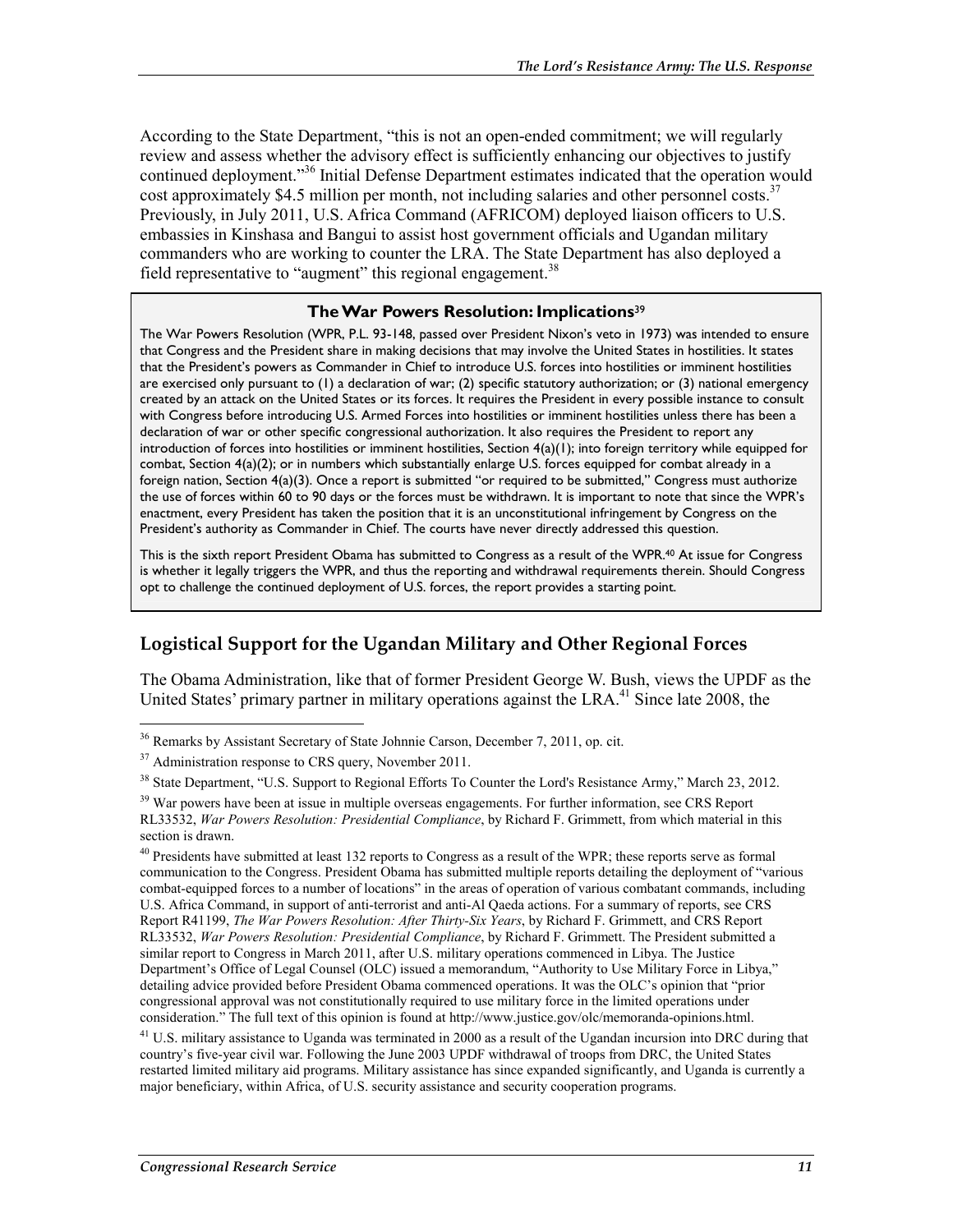United States has supported UPDF-led regional operations aimed at countering the LRA beyond Uganda's borders, largely through logistical (airlift, fuel, and trucks) and intelligence assistance.<sup>42</sup> The State Department has allocated over \$45 million over the past three years for nonlethal supplies, equipment, and logistics support through its Peacekeeping Operations (PKO) account.<sup>43</sup> Equipment has included satellite phones and other communications equipment, tactical equipment such as night vision goggles, signaling devices, personal hydration packs, and compact pickup trucks. The State Department also provides contract air support and fuel for UPDF helicopters.<sup>44</sup> The U.S. embassy in Uganda plays a key role in implementing and overseeing U.S. support to UPDF operations in the region. According to U.S. Assistant Secretary of State for African Affairs Johnnie Carson, "We have continued to provide logistical support for [UPDF] operations on the condition that they remain focused on the mission, cooperate with the other regional governments, and do not commit abuses. They have lived up to those commitments."45

The State Department has also provided support to the CAR, DRC, and South Sudan militaries for their participation in counter-LRA efforts. U.S. assistance to these forces in the context of the LRA has been limited (although broader U.S. engagement with the South Sudan and DRC militaries is significant), with the exception of a Congolese light infantry battalion that received significant U.S. training and nonlethal equipment in 2010. (The training program was not initially associated with counter-LRA efforts.) The battalion—which, State Department officials indicate, displays greater respect for human rights and operational procedures than other Congolese forces—has deployed to Dungu, a base of counter-LRA operations in DRC, where it is conducting joint operations with U.N. peacekeepers targeting the LRA. State Department-funded advisors are providing ongoing support to the battalion. However, the battalion has extremely limited capacity to pursue the LRA or rapidly react to reported attacks.

The Department of Defense (DOD) has committed increased military assistance resources to counter-LRA efforts in FY2011. In June 2011, DOD notified Congress of its intent to provide \$4.4 million in "Section 1206" funding for training, combat engineer, and communications equipment to the UPDF to build its capacity to conduct operations against the LRA.<sup>46</sup> The FY2012 National Defense Authorization Act (P.L. 112-82) authorizes the Defense Department, with State Department concurrence, to provide "not more than" \$35 million annually in FY2012 and FY2013 for logistical support to the Ugandan military and other regional forces engaged in counter-LRA operations. Such funding, if allocated, may be expected complement and potentially expand the State Department-administered logistics support package described above. The provision prohibits the participation of U.S. personnel in combat operations in connection with such support, except for self-defense or the rescue of a U.S. citizen.

<sup>42</sup> The White House, *LRA Strategy*, p. 6.

<sup>&</sup>lt;sup>43</sup> Information on U.S. counter-LRA support for the UPDF draws from information provided to the authors by the State Department Bureau of African Affairs on October 28, 2011, and State Department congressional notifications.

<sup>&</sup>lt;sup>44</sup> U.S. support for the UPDF is provided through an indefinite delivery/ indefinite quantity contract known as AFRICAP, which provides training and advisory services, equipment procurement, and logistical support and construction services to African countries.

<sup>45</sup> Remarks at the U.S. Institute of Peace, December 7, 2011.

<sup>46</sup> Authorization under Section 1206 is premised on the classification of the LRA as a "terrorist" group; Section 1206 authority extends to training and equipping foreign military forces for counterterrorism capabilities. See CRS Report RS22855, *Security Assistance Reform: "Section 1206" Background and Issues for Congress*, by Nina M. Serafino.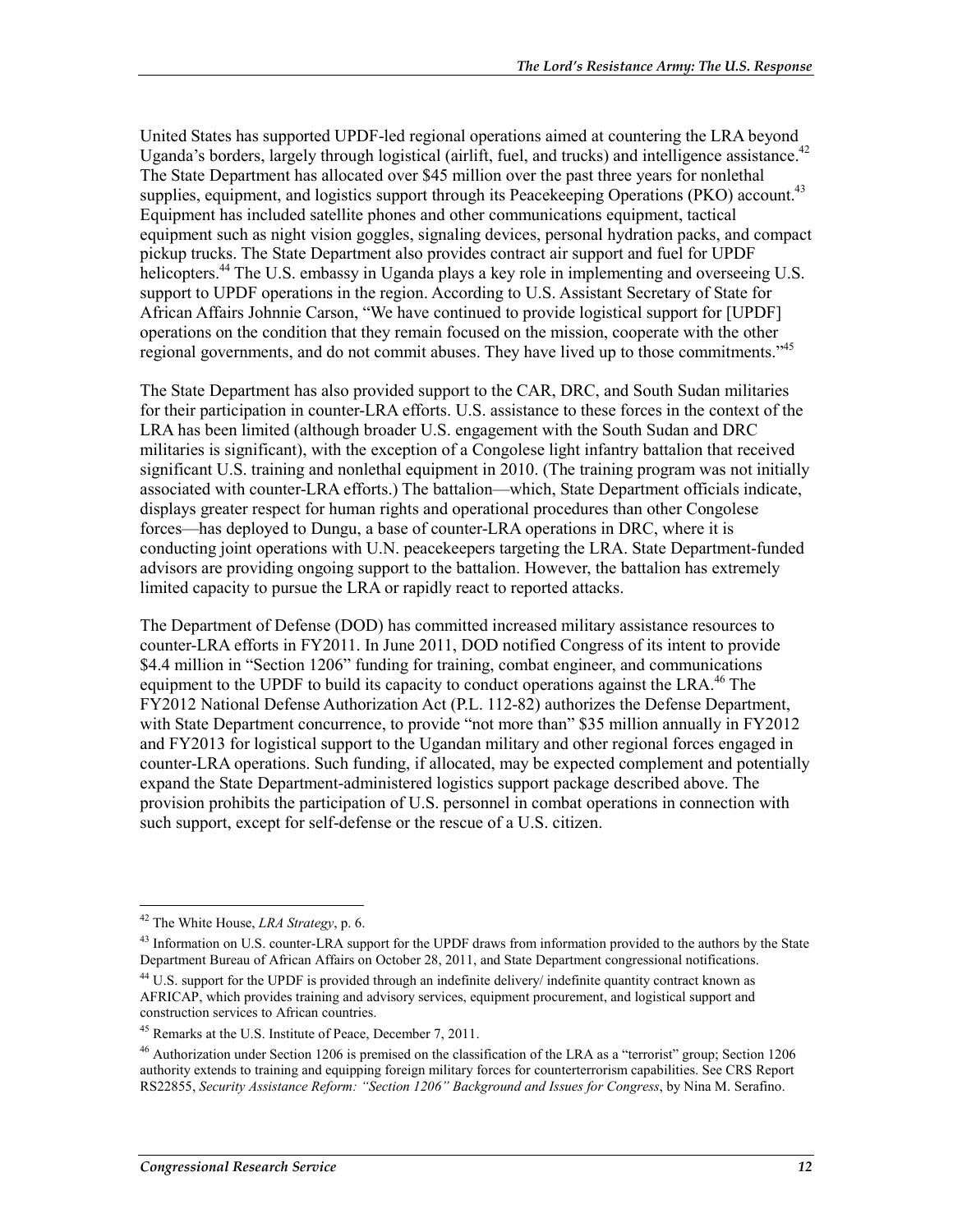#### **Humanitarian Relief**

According to the State Department, between FY2002 and FY2011, the United States provided more than \$560 million in humanitarian assistance "specifically benefiting LRA-affected populations in Uganda, CAR, the DRC, and Sudan."<sup>47</sup> The United States provided over \$34 million in humanitarian aid to LRA-affected populations in DRC, CAR, and South Sudan in FY2010, and over \$18 million in FY2011.<sup>48</sup> Additional U.S. assistance has been provided by the State Department's Bureau of Population, Refugees, and Migration (PRM) and through bilateral programs run by USAID's missions in DRC and Sudan.<sup>49</sup> (USAID does not have a bilateral mission in CAR.) The United States may also seek to rehabilitate critical transportation infrastructure in LRA areas, particularly in CAR and DRC, which would aid the distribution of humanitarian supplies. $50$ 

#### **Support for Early Warning Mechanisms and Encouragement of Desertions**

The State Department and USAID are funding efforts to increase communication between and among rural communities affected by LRA raids and attacks, including by providing highfrequency radios and cell phone towers in LRA-affected areas of DRC. Similar programs are being initiated in CAR and South Sudan. The United States is also working with U.N. peacekeeping missions, the African Union, and regional governments to facilitate the return, repatriation, and reintegration of those who desert the LRA's ranks. According to the Administration, in FY2011, USAID provided "nearly \$2 million to support the rehabilitation of former abducted youth in CAR and the DRC and their reunification with their families." USAID is also funding a Community Radio Correspondents Network in CAR to increase the availability of accurate information on LRA activities and general livelihoods for citizens.<sup>51</sup>

The conference report on the FY2012 Consolidated Appropriations Act (P.L. 112-74) directed the allocation of "up to" \$10 million in Economic Support Fund (ESF) for "peace and security" in LRA-affected areas, citing "programs to improve physical access, telecommunications infrastructure and early-warning mechanisms and to support the disarmament, demobilization, and reintegration of former LRA combatants, especially child soldiers."

#### **Support to Regional and Multilateral Efforts**

The Obama Administration has provided support to a wide range of multilateral and regional efforts related to the LRA, including efforts to provide humanitarian relief, coordinate the regional response to the LRA, facilitate early warning mechanisms, and provide for the demobilization and reintegration of ex-LRA combatants. Notably, the Administration has used its voice at the U.N. Security Council—and clout as a major contributor of funding for U.N. peacekeeping missions—to push for greater action by the U.N. Stabilization Mission in the DRC

<sup>1</sup> <sup>47</sup> State Department, "The Lord's Resistance Army: Fact Sheet," March 23, 2012.

<sup>&</sup>lt;sup>48</sup> Information provided to CRS by USAID, August 2011; and State Department, "U.S. Support to Regional Efforts to Counter the Lord's Resistance Army," October 14, 2011.

<sup>&</sup>lt;sup>49</sup> PRM-administered aid is generally allocated for large, grant-based programs and thus cannot easily be disaggregated for LRA-affected populations.

<sup>50</sup> The White House, *LRA Strategy*, p. 23.

<sup>&</sup>lt;sup>51</sup> State Department, "U.S. Support to Regional Efforts...," March 23, 2012.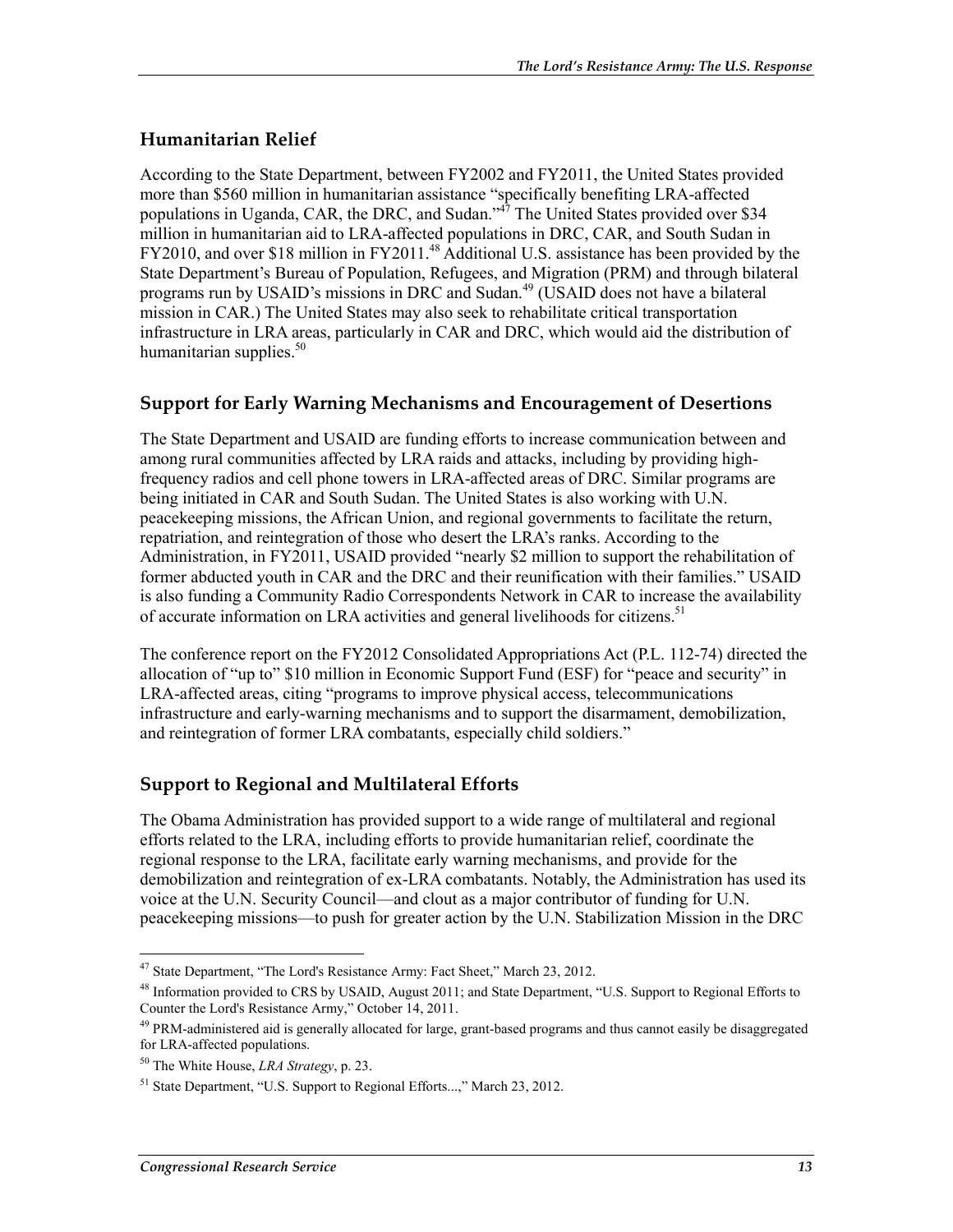(MONUSCO), which it sees as the "most engaged" of regional peacekeeping missions in countering the LRA.52 The Administration has encouraged MONUSCO to undertake greater efforts to protect civilians in LRA-affected areas, pursue policies and programs that encourage LRA desertions, and provide protection for humanitarian relief operations. In addition, the Administration has sought to encourage greater involvement by regional U.N. political missions. For example, the U.N. Regional Office for Central Africa (UNOCA), inaugurated in March 2011, is developing a plan for greater U.N. coordination on the LRA.<sup>53</sup> The Administration is also pressing the U.N. Integrated Bureau in CAR (BINUCA) to play a more prominent role in responding to the LRA.

The Administration has also encouraged the African Union (AU) to take a more proactive stance toward counter-LRA efforts. In October 2010, AU members organized a high-level summit in Bangui, the capital of CAR, where they agreed on a number of joint military and communications initiatives. Participants also agreed to appoint a special envoy on the LRA and to designate the LRA as a "terrorist" group, though the latter's practical ramifications are unclear.<sup>54</sup> Francisco Madeira, a former Mozambican official, was subsequently appointed as the AU envoy. In March 2012, the AU announced that the militaries of the four LRA-affected countries would contribute a total of 5,000 troops for a counter-LRA offensive. The AU force would be commanded by—and presumably largely composed of—the UPDF.<sup>55</sup> Other components of the initiative include a "Joint Coordinating Mechanism" comprising defense ministers from affected countries that will "coordinate all political and strategic activities, and enhance military cohesion" and a "Joint Operations Center" made up of 30 officers responsible for "integrated planning and operation."56 The implications for already deployed UPDF soldiers, the logistics of the AU command structure, the extent of AU resources for implementation of the initiative, and the likelihood of a full 5,000 personnel deploying are uncertain. (Current figures on UPDF deployments are not publicly available, but most independent estimates place the total at  $1,000$ -2,000 personnel.<sup>57</sup>)

#### **Aid to Northern Uganda**

<u>.</u>

One component of P.L. 111-172 and of the Administration's approach is the continuation of substantial post-conflict reconciliation and development aid programs in northern Uganda. These are aimed at addressing the impact the LRA has had on the region's economy and society during its two-decade presence. The focus on northern Uganda also stems from the recommendations of

<sup>52</sup> The White House, *LRA Strategy*, p. 4. The Mission's most recent mandate reauthorization also welcomes "information sharing and coordination with those conducting military operations against the LRA" and "encourages MONUSCO to continue to keep close contacts with LRA-affected communities and keep under review the deployment of its available resources to ensure maximum effect." (U.N. Security Council Resolution 1991 (2011).) MONUSCO maintains a forward operating base in the LRA's area of operation in DRC, in the town of Dungu (Haut Uele). However, MONUSCO patrols outside the town itself are extremely limited, and the mission is not currently present in Bas Uele district. Indeed, fewer than 5% of MONUSCO personnel were deployed in LRA-affected areas of DRC as of June 2011. (HRW, "DR Congo: Strengthen Civilian Protection Before Elections," June 9, 2011.)

<sup>53</sup> U.S. Mission to the United Nations, "Remarks by Ambassador Jeffrey DeLaurentis, U.S. Ambassador and Alternate Representative for Special Political Affairs to the United Nations, at a UN Security Council Meeting on UNOCA and the Lord's Resistance Army," November 14, 2011.

<sup>54</sup> AU, *Conclusions de la Réunion Régionale Ministérielle sur l'Armée de Résistance du Seigneur*, October 14, 2010.

<sup>55</sup> Josh Kron, "African Union to Make Push Against Rebels," *The New York Times*, March 23, 2012.

<sup>56</sup> U.S. government Open Source Center (OSC), "Central Africa—Poor Cooperation Hampering AU Initiative Against LRA," March 15, 2012.

<sup>57</sup> E.g., Resolve, *Peace Can Be*, February 2012.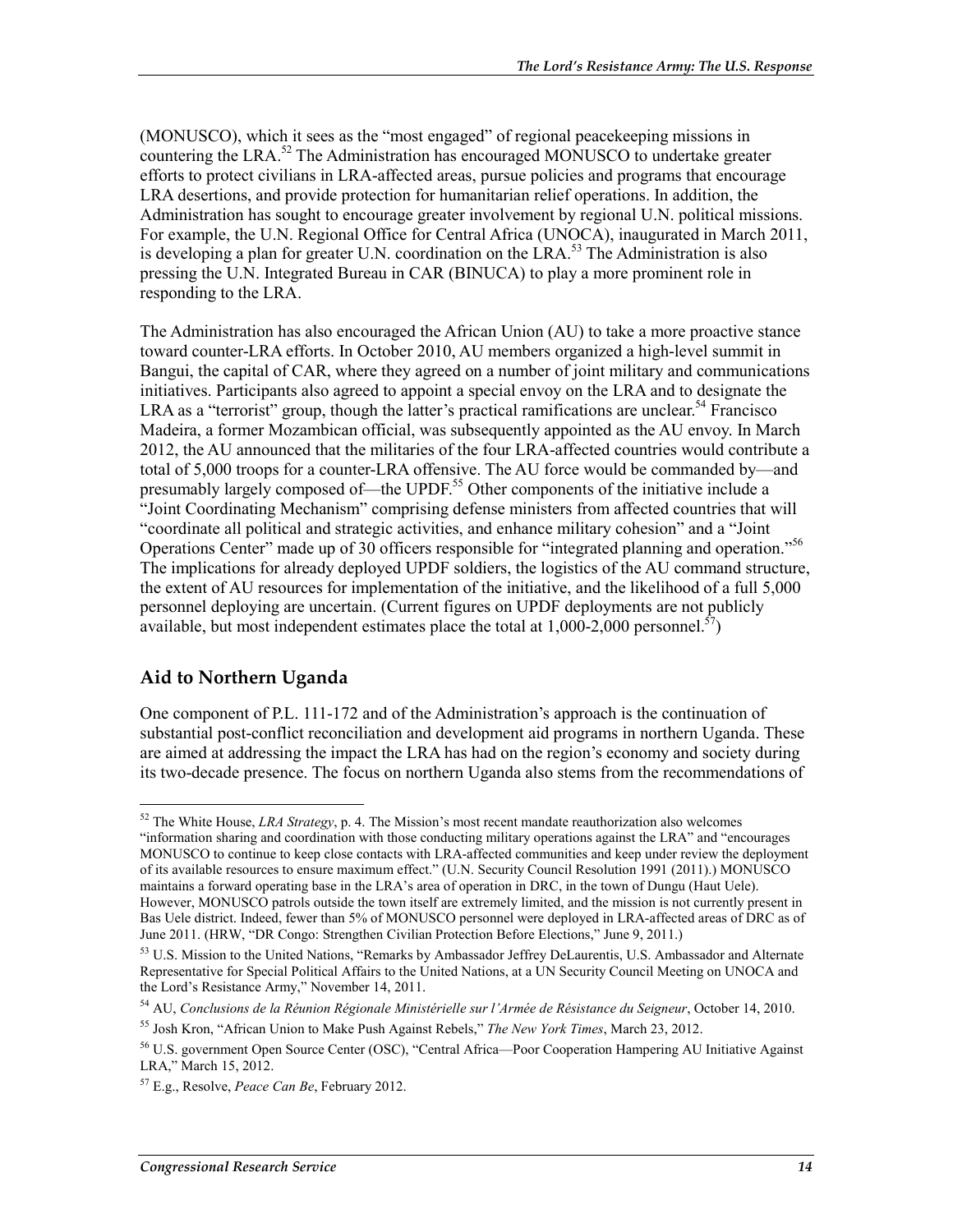analysts who contend that the LRA is rooted in deep-seated socio-political divisions between northern and southern Uganda.<sup>58</sup> The United States provided about \$102 million in FY2011 to support programming in health, education, water and sanitation, infrastructure, local governance and peace and reconciliation in northern Uganda; such aid totaled \$168 million in FY2010 and \$165 million in FY2009.<sup>59</sup> In FY2011, total aid to northern Uganda was estimated at \$148.5 million, including \$102.2 million administered by USAID.<sup>60</sup> U.S. military civil affairs teams have contributed to post-conflict recovery and development efforts in the region.<sup>61</sup>

## **Selected Issues for Congress**

The deployment of U.S. military personnel in support of regional counter-LRA efforts may raise questions related to whether, and in what form, explicit congressional authorization is required. Several other potential issues for Congress are outlined below.

### **Funding**

Decisions regarding the level of financial resources, if any, that Members may decide to authorize or appropriate to counter the LRA, along with the allocation of such resources, are among the primary LRA-related matters under consideration by Congress. A key question for Members may be the relative importance of LRA-related policies compared to other strategic, humanitarian, and regional foreign policy goals. P.L. 111-172 did not appropriate any funding in support of its objectives. The Administration, in its FY2013 Congressional Budget Justification for Foreign Operations, did not request a specific amount of funding for LRA policy implementation, other than to suggest that a portion of \$9 million in State Department PKO funds requested for the "Africa Conflict Stabilization and Border Security" program would support regional counter-LRA efforts (along with a number of competing Africa security and aid priorities).

P.L. 112-74, the FY2012 Consolidated Appropriations Act, states that, "Funds appropriated by this Act should be made available for programs and activities in areas affected by the Lord's Resistance Army."<sup>62</sup> The conference report, as mentioned above, directs "up to" \$10 million in ESF funds for assistance to non-military counter-LRA efforts. Neither the bill nor the report includes language on PKO allocations, which have been used to fund U.S. logistical support to Ugandan military operations. Also as mentioned above, the FY2012 National Defense Authorization Act (P.L. 112-82) authorizes the Defense Department, with State Department concurrence, to provide "not more than" \$35 million annually in FY2012 and FY2013 for logistical support to the Ugandan military and other regional forces in counter-LRA operations. This funding is separate from the cost of the deployment of U.S. military advisors to assist the

<sup>58</sup> E.g., Resolve, *From Promise to Peace*, op. cit.

<sup>59</sup> State Department, "U.S. Support to Regional Efforts...," March 23, 2012; The White House, *LRA Strategy*, p. 6.

<sup>60</sup> Information provided to CRS by USAID, August 2011.Others administering aid to northern Uganda include the Centers for Disease Control (an estimated \$10.2 million in FY2011), the Defense Department (\$567,000), the State Department (\$544,000), and the Department of Agriculture (\$35.0 million).

<sup>&</sup>lt;sup>61</sup> For example, civil affairs teams from U.S. Africa Command's Combined Joint Task Force – Horn of Africa (CJTF-HOA) have worked with USAID to reconstruct schools in LRA-affected areas of northern Uganda.

 $62$  Division I, Title VII, Sec. 7043 (h).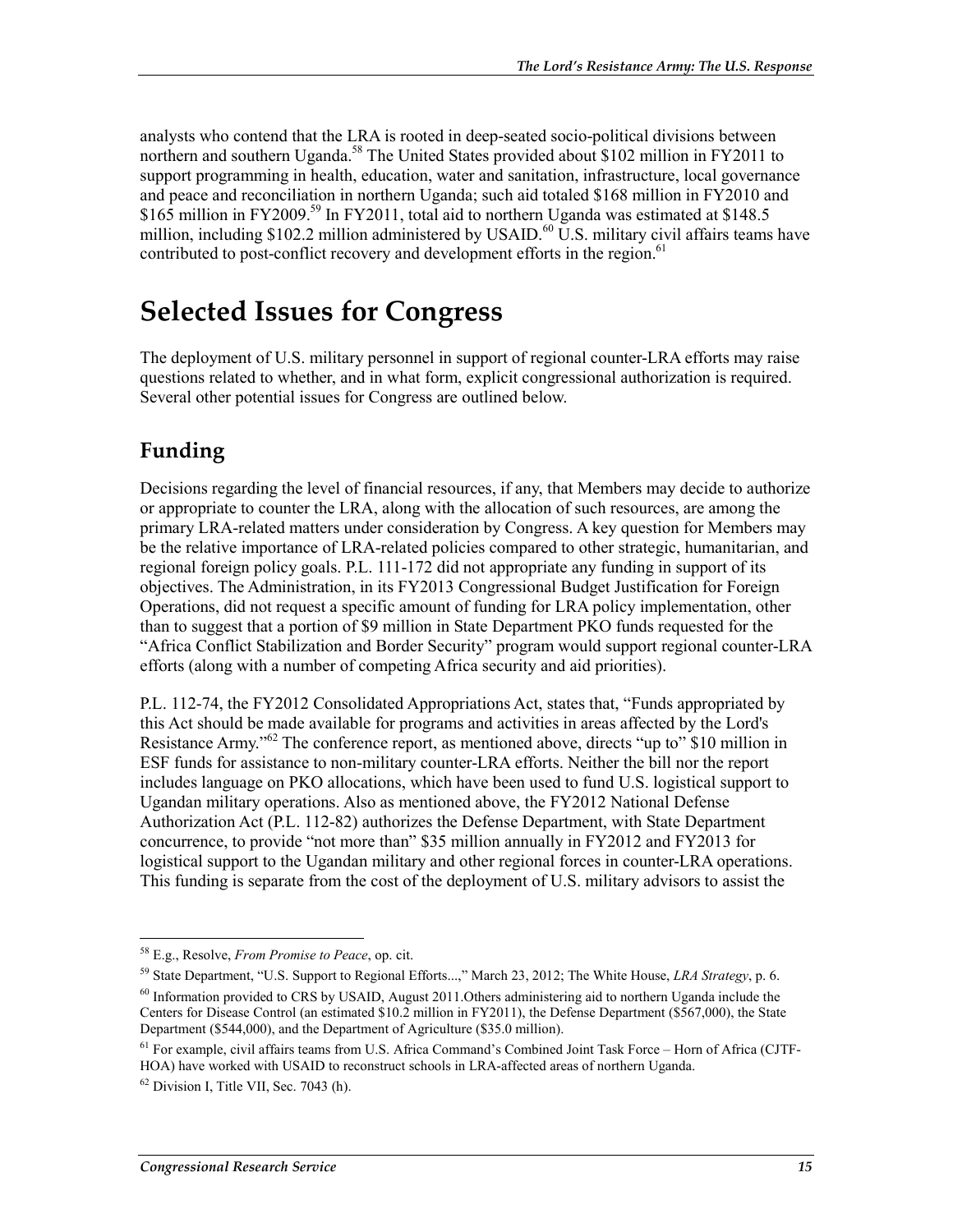UPDF and other regional forces. Regarding the latter, recent reports have referenced possible gaps in available surveillance equipment to support the Defense Department's support efforts.<sup>63</sup>

### **Strategic Objectives**

Debate over the strategic justification for the deployment of U.S. forces is ongoing amid broader discussions related to the global projection of U.S. military force, foreign policy priorities, and federal budget priorities. Members may seek to determine strategic benchmarks and a timeframe for success for counter-LRA efforts, judge whether such benchmarks have been achieved, decide the relative prioritization (if any) of the various aspects of the U.S. response, and/or weigh LRArelated activities against competing policy goals and resource constraints. Members may also seek to determine whether the Administration's policy toward the LRA, as described in its November 2010 submission to Congress, represents a comprehensive "strategy" as called for in P.L. 111-172, as well as a realistic and coherent approach. As noted above, the Administration's "strategy," defined as "multi-year," includes a number of programs, some of which were already ongoing when P.L. 111-172 was enacted. The approach calls for the "simultaneous" conduct of a number of activities, both security-related and humanitarian. It also does not seek to define the LRA issue's relative importance compared to other U.S. policy initiatives and priorities, although it does note that "the extent to which the United States is able to engage in the full range of objectives described in the strategy is dependent on the availability of resources."<sup>64</sup>

The Administration has stated that its LRA policy is concordant with the U.S. National Security Strategy of 2010 as well as other U.S. policy priorities in central Africa. At the same time, prioritizing certain elements may affect other policy goals related to Uganda and the region. With regard to multilateral engagement, for example, policymakers may weigh LRA-related goals against other tasks assigned to U.N. peacekeeping missions, such as protecting civilians in conflict-ridden eastern DRC and assisting South Sudan's internal stability. With regard to Uganda, policymakers may consider the relative priority of other operations in which Ugandan forces are engaged, as well as the potential impact of additional U.S. military support for Uganda on U.S. human rights and democracy promotion efforts (see "The Role of Uganda" below).

### **Donor Coordination**

As mentioned above, governments in the region and multilateral entities have devoted resources to addressing problems created by the LRA, some in response to U.S. diplomatic outreach and financial support. Administration officials stress that implementation of the anti-LRA strategy will include close coordination with other potential donors and partners, in order to ensure that efforts are not duplicative and to encourage greater involvement and burden-sharing. Some progress in this domain may be exhibited by increasing attention to the LRA's regional impact at the U.N. Security Council and within the African Union; the United States and European Union also co-chair a recently created International Working Group on the LRA. Some bilateral donors, notably France, have provided limited support for regional counter-LRA operations,<sup>65</sup> while most

<sup>63</sup> John M. Donnelly, "Kony Video Brings New Edge to Commander's Request for Africa Resources," *Congressional Quarterly*, March 9, 2012.

<sup>64</sup> The White House, *LRA Strategy*, p. 2.

<sup>&</sup>lt;sup>65</sup> France, which has a military presence in CAR, a former colony, has supported the deployment of about 300 CAR soldiers to the east of the country since November 2010 as part of efforts to improve the army's capacity to combat the (continued...)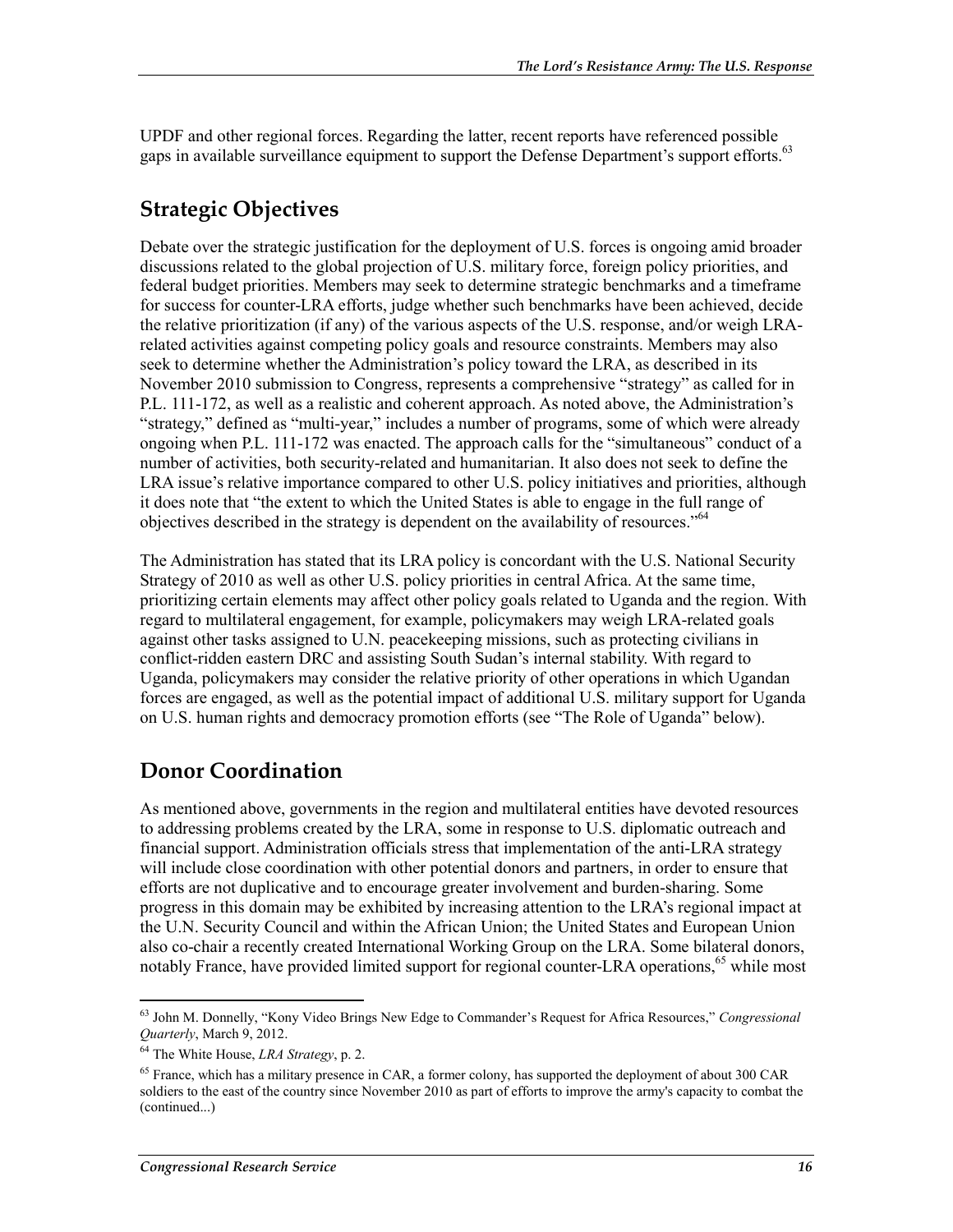European countries appear to prefer civilian-oriented aid under an AU umbrella. Still, the current level of coordination, particularly in the field, is unclear. Moreover, U.S. relationships with other possible donors and actors are characterized by competing priorities.

### **The Role of Uganda**

U.S. efforts to empower the UPDF and other African security forces to play a greater role in responding to regional crises correspond to an emphasis in U.S. national security policy in recent years on strengthening the capacity of partner countries to defend against internal and external threats and promote regional security. The UPDF is widely viewed as the most effective of the region's military forces, and its role in counter-LRA operations has been positively characterized by human rights advocates. Still, the UPDF appears to have withdrawn troops from LRA-affected areas relative to mid-2010, and support within Uganda for prolonged deployments to neighboring countries may be limited. As one analyst has noted, while the Ugandan army may be "essential, because no one else is prepared to send competent combat troops to do the job," it is also a "flawed and uncertain instrument for defeating the LRA."66

Some might also question whether ongoing U.S. support to the Ugandan military could have unintended consequences for U.S. policy and the region. For example, persistent tensions between the fourAfrican countries affected by the LRA have highlighted regional dynamics that could be inflamed by the UPDF's role in counter-LRA operations (see "Regional Coordination and Capacity" below). In addition, increased U.S. reliance on the UPDF may impede U.S. diplomatic leverage vis-à-vis the Ugandan government's domestic record on democracy, good governance, and human rights, which the State Department recently characterized as "deteriorating."<sup>67</sup> Uganda is the largest troop contributor to the African Union Mission in Somalia (AMISOM), which the Administration views as critical to countering an insurgency led by Al Qaeda-affiliated forces.<sup>68</sup> Uganda has received increasing U.S. security assistance in recent years and also benefits from regular military-to-military contacts and joint exercises.<sup>69</sup> Some critics also question whether U.S. and international support for the UPDF's engagement in multiple regional missions has encouraged a small country to maintain an otherwise unsustainably large military.

 $\overline{a}$ 

<sup>(...</sup>continued)

LRA. Material support has reportedly included fuel for vehicles and air transport, as well as telecommunications and other equipment. See Small Arms Survey, "Lord's Resistance Army Update," November 18, 2011.

<sup>66</sup> International Crisis Group (ICG), *The Lord's Resistance Army: End Game?*, November 17, 2011.

<sup>&</sup>lt;sup>67</sup> Victoria Nuland/Department of State, "Press Statement: U.S. Concern over Uganda's Deteriorating Human Rights Record," November 2, 2011.

<sup>68</sup> On U.S. security assistance to Uganda and the role of AMISOM, see CRS Report R41473, *Countering Terrorism in East Africa: The U.S. Response*, by Lauren Ploch.

 $69$  Several of these programs also aim to foster respect for human rights among the country's security forces and support Uganda's ability to prosecute abuses. As noted above, U.S. security assistance to Uganda was restricted in the 2000 in response to Uganda's military intervention in the DRC. Some human rights groups have expressed concerns with abuses reportedly perpetrated by the UPDF elsewhere and in the past, and caution that security assistance should be predicated on continued efforts by Uganda to prosecute such abuses. At the same time, advocates report that the UPDF's human rights record in the anti-LRA campaign has been relatively good. For recent analyses and criticism of the UPDF's human rights record, see, e.g., Amnesty International, "Uganda: Failure to Investigate Alleged Human Rights Violations in Karamoja Region Guarantees Impunity," November 1, 2010; and U.S. Department of State, "Uganda," 2010 Country Reports on Human Rights Practices, April 8, 2011.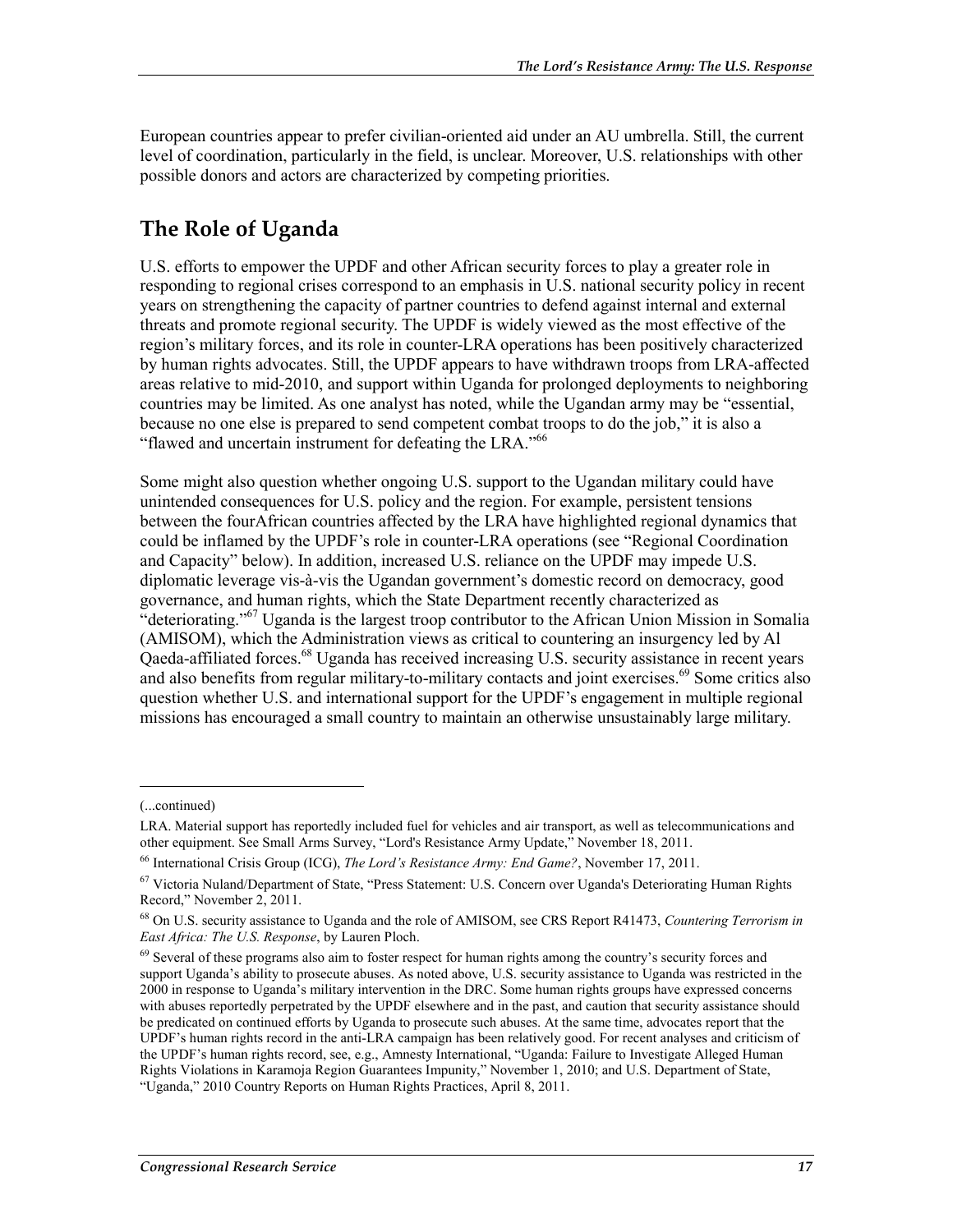Uganda's capacity and will to pursue counter-LRA operations should be viewed in context with its other competing security priorities. These include Uganda's commitment to maintaining troops in Somalia; concerns related to the potential for unrest in neighboring South Sudan; ongoing insecurity in Uganda's volatile Karamojong area; and domestic political upheaval since elections in February 2011 returned President Museveni to office, further extending his 25-year tenure and inflaming some political opposition groups.<sup>70</sup> The advocacy group Resolve recently stated that since 2008, "Uganda's commitment [to regional counter-LRA deployments] diminished as it achieved its core security goals, as well as when the political benefits of defeating the rebel group faded and the difficulty of tracking LRA commanders increased." Resolve has also reported growing unease among civilian communities regarding the UPDF's continued presence.<sup>71</sup>

### **Regional Coordination and Capacity**

The U.S. policy of supporting regional military operations relies on an assumption that local partners are willing and able to take potentially costly and risky steps to end the LRA conflict. In addition, operational and intelligence coordination between the UPDF and host country forces and civilian communities may be key to success. However, despite efforts by affected countries and multilateral entities to foster regional cooperation, the issue is seen as a significant stumblingblock, and a potentially thorny diplomatic issue.<sup>72</sup> This is due to a variety of factors, including a lack of capacity among regional governments and militaries; competition for external financing and technical assistance; language and communications gaps; civilian communities' distrust of UPDF capacities and motives; and distrust among governments that is linked to recent history, such as Ugandan incursions into DRC during that country's 1998-2003 civil war and suspected UPDF involvement at the time in regional natural resources smuggling.<sup>73</sup> The U.N. Group of Experts on the DRC has noted that the inability of regional operations to neutralize transnational armed groups "continually tests the level of trust between the regional Governments."<sup>74</sup>

Tensions between the Congolese and Ugandan militaries have repeatedly erupted, and since late 2011, UPDF forces have been prohibited from conducting operations within DRC territory. Congolese officials have repeatedly alleged that there are no LRA left in DRC, that the LRA is being used by the UPDF as an excuse to plunder Congolese resources and benefit from international military aid, and that Ugandan troops are uninterested in defeating the LRA.<sup>75</sup> Such accusations point to Congolese sensitivities over Uganda's regional role, its related ability to benefit from U.S. assistance, and its troubled history in DRC. Negotiations aimed at easing DRC-Uganda frictions are ongoing. Similar tensions have, at times, surfaced in CAR, as have civilianmilitary tensions, which may have hindered UPDF operations there.<sup>76</sup>

<sup>70</sup> On political tensions in Uganda, see ICG, *Uganda: No Resolution to Growing Tensions*, April 5, 2012.

<sup>71</sup> Resolve, *Peace Can Be*, op. cit.; see also BBC Monitoring, "Ugandan Defense Budget Increased," July 29, 2011.

<sup>72</sup> ICG, *LRA: A Regional Strategy Beyond Killing Kony*, April 28, 2010; Resolve, *Peace Can Be*, op. cit.

<sup>73</sup> See, e.g., *Report of the Panel of Experts on the Illegal Exploitation of Natural Resources and Other Forms of Wealth of the Democratic Republic of the Congo*, U.N. document S/2001/357, dated April 12, 2001.

<sup>74</sup> *Final Report of the Group of Experts on the DRC, Submitted in Accordance with Paragraph 6 of Security Council Resolution 1896 (2009)*; U.N. document S/2010/596, November 29, 2010.

 $^{75}$  E.g., Mike Thomson, "Who Can Stop the LRA?" BBC Online, February 16, 2011.

 $76$  CRS interviews with Ugandan and CAR officials in Bangui and Obo, CAR, March 2011.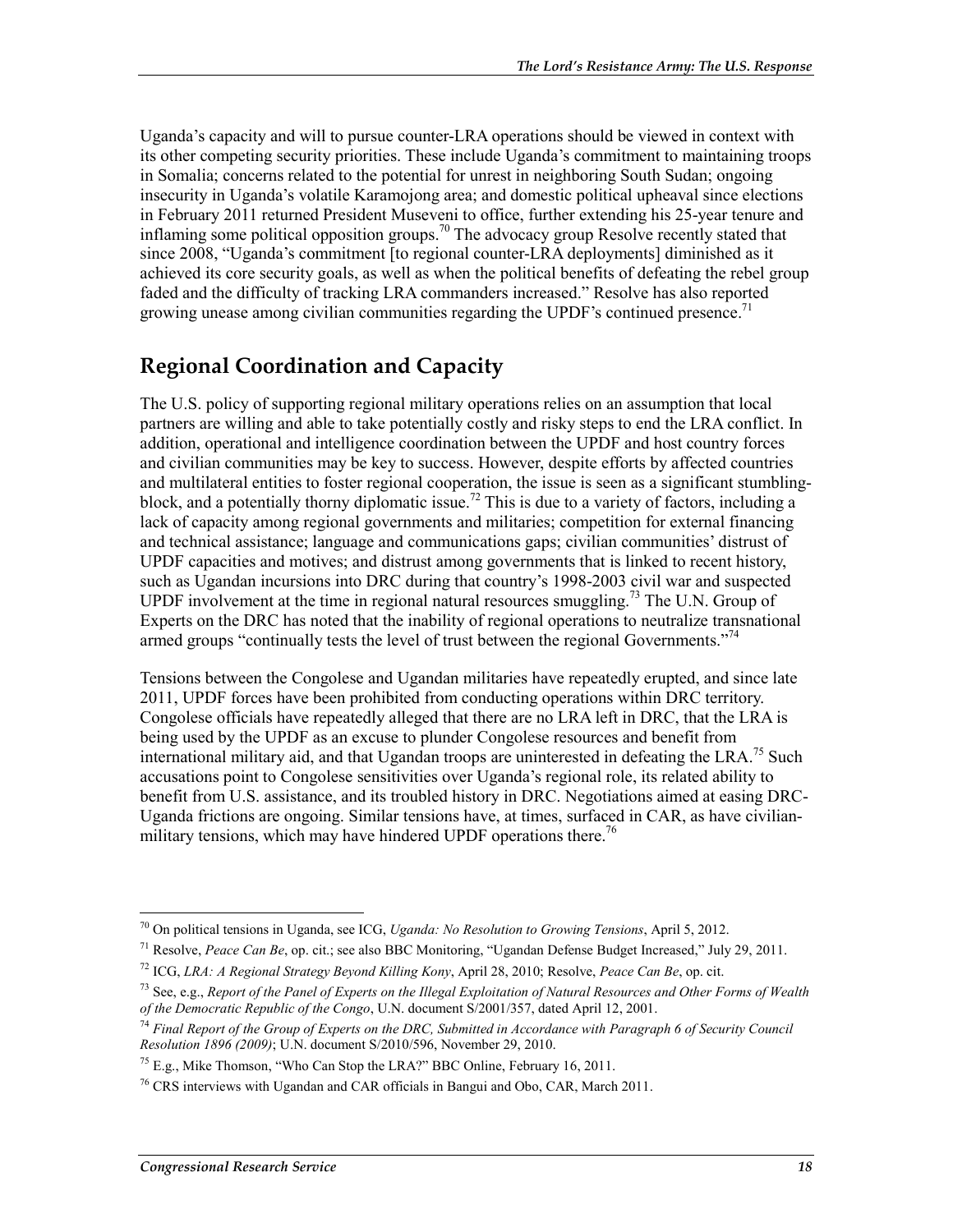As noted above, the State Department is providing limited assistance to the CAR, DRC, and South Sudanese militaries for their participation in regional counter-LRA operations. In part, this approach may be motivated by efforts to contain resentments by host governments over U.S. support to UPDF deployments on their soil. At the same time, the armed forces of DRC, CAR, and South Sudan suffer from limited capacity and competing security priorities. Although all three forces are ostensibly engaged in regional anti-LRA operations, they have displayed extremely limited operational capacity and will to make significant progress. All three, and particularly the Congolese military, are also dogged by human rights problems.<sup>77</sup> Some policymakers may see a need for options for responding to potential human rights abuses by Ugandan and other partner militaries, particularly if U.S. forces are providing support.

## **Outlook**

In addition to overarching questions identified at the outset of this report, additional questions for U.S. policy include:

- What is the ultimate end-game of U.S.-supported regional military efforts? What possible scenarios need to be considered?
- How might potential allegations of human rights abuses against partner military units affect the U.S. deployment or U.S. support for regional military operations more broadly? How will the Administration ensure that U.S. assistance does not contribute to human rights abuses by partner forces?
- What are the practical and operational challenges associated with the area of operations for U.S. military advisors, and are U.S. policies and precautions sufficient to address them? What types of intelligence assets are needed, and are such assets available?
- If regional operations are successful, what is the appropriate level of funding, if any, for future humanitarian, post-conflict recovery, and development assistance?

Some of the issues inherent in the U.S. response to the LRA have implications far beyond the fate of the group itself. These include the timing and impetus for U.S. involvement and troop deployments; the relative priority of counter-LRA efforts compared to other policy priorities; the allocation of resources in the context of broader policy debates related to the size and scope of the federal budget; and the definition of criteria for success and/or withdrawal of U.S. forces. Even for those who contend that the removal of the LRA is a priority for humanitarian and foreign policy reasons, the relative application of means to ends may be the deciding factor in whether U.S. actions are ultimately considered successful.

<sup>77</sup> See HRW, *Soldiers Who Rape, Commanders Who Condone: Sexual Violence and Military Reform in the Democratic Republic of Congo*, July 2009; State Department, "2010 Human Rights Report: Democratic Republic of Congo"; and Harvard Humanitarian Initiative and Oxfam International, *"Now, the World is Without Me": An investigation of sexual violence in eastern Democratic Republic of Congo*, April 2010.